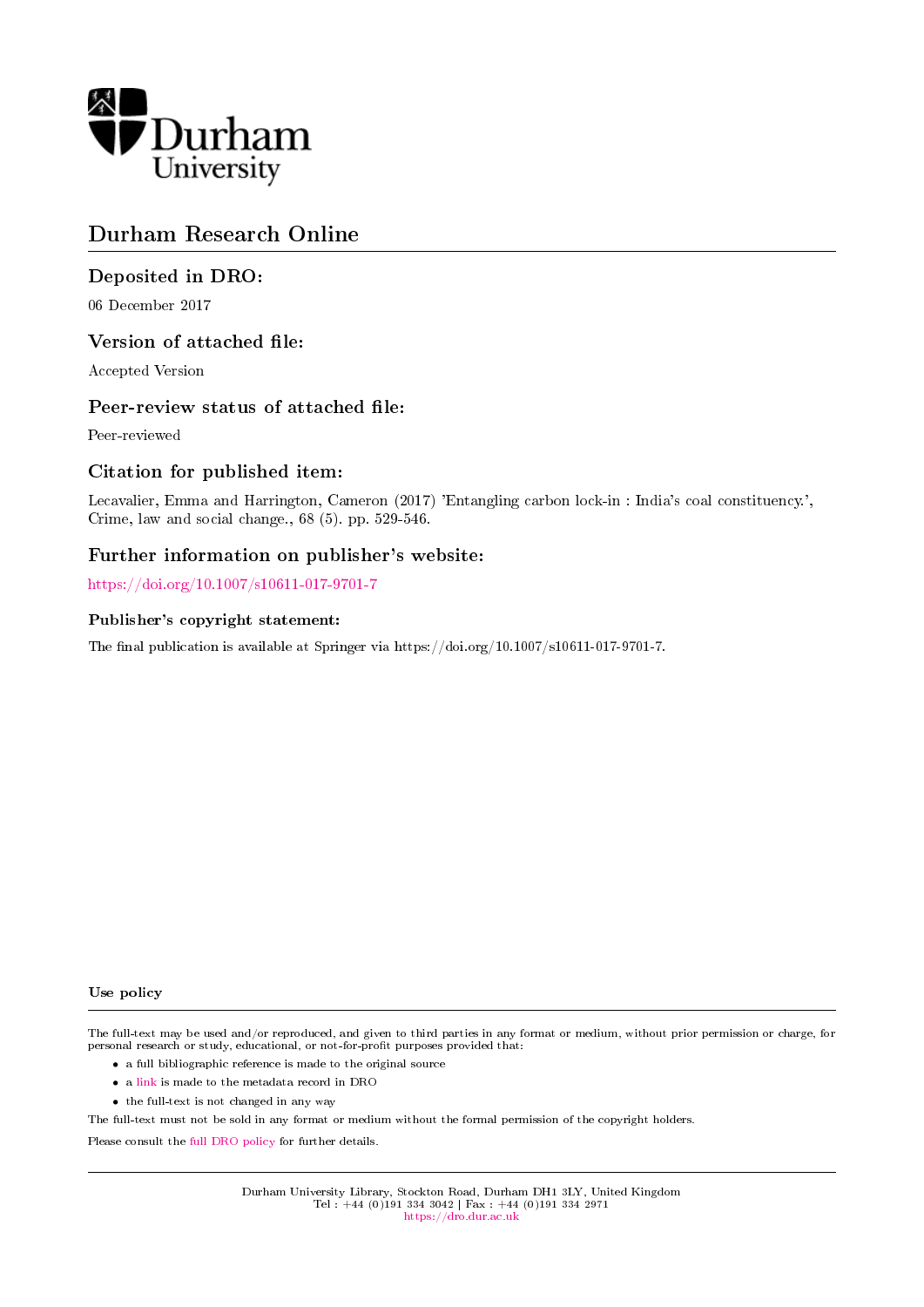# **Entangling carbon lock-in: India's coal constituency**

Emma Lecavalier\* and Cameron Harrington\*\*

This is the final version of the article, accepted and published in a 2017 Special Issue of *Crime, Law and Social Change*: "Lessons of the Anthropocene: Entanglements and Security." DOI: https://doi.org/10.1007/s10611-017-9701-7

## **Abstract**

This article investigates how energy security in the Anthropocene is entangled in diffuse ways with materiality. In particular we examine the social-material entanglement of humans and coal in India and how coal manifests itself differently across social life in the country. Focusing on a single material allows us to study how the Anthropocene creates, and is created by, particular appropriations of the material world. It offers a corrective to some Anthropocene literature that avoids discussing the complex, "everyday," social impacts that fossil fuels have, particularly in the developing world. These intertwined impacts add to the complexity and difficulty in the process of decarbonizing societies, or in transitioning to a sustainable energy future.

**Keywords**: carbon lock-in; India; materialism; coal crime; Anthropocene

<sup>\*</sup> University of Toronto. e.lecavalier@mail.utoronto.ca.

<sup>\*\*</sup> University of Cape Town. cameron.harrington@gmail.com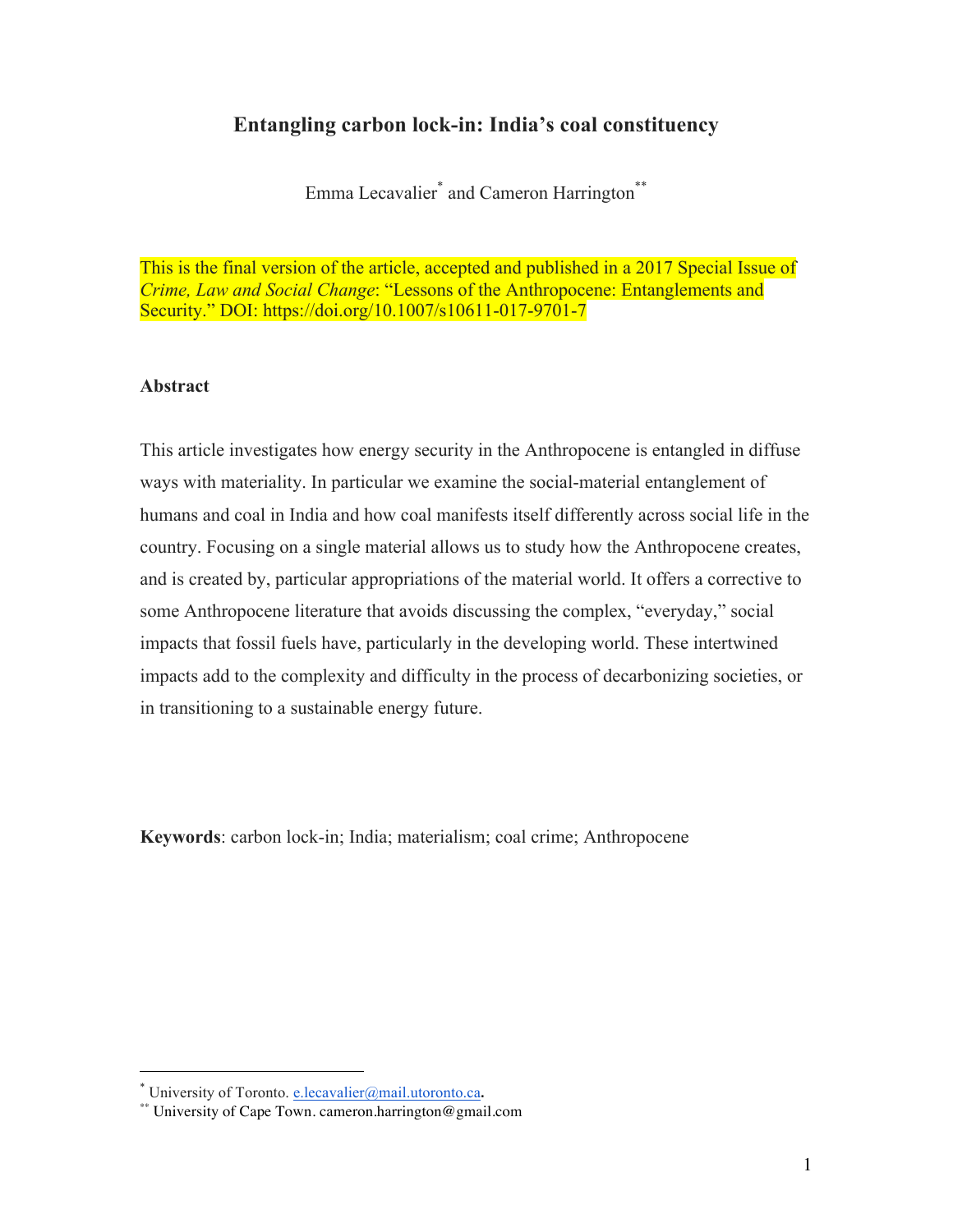#### **Introduction**

It is increasingly recognized that the material composition of fossil fuels has social implications (see Mitchell, 2011; Sheller, 2014). Our analysis follows in this spirit by adding some conceptual nuance to a well-established metaphor in the energy transitions literature: "carbon lock-in." Though we too believe that escaping dependence on carbon is a wicked problem that should be prioritized, we argue that the interpretation of carbon that is advanced in the "lock-in" literature, popularized by Gregory Unruh (Unruh, 2000; 2002; Unruh & Carrillo-Hermosilla, 2006) alienates us from the diverse social and material embeddedness of fossil fuels. In many ways, carbon lock-in abstracts carbon to such a degree that the material more closely resembles what Timothy Morton (2013) refers to as a "hyperobject" – something massively distributed across space and time relative to humans. Such a reading, while certainly illuminating, also obscures the "different lives" of carbon. Carbon lock-in generally overlooks the materiality forms of carbon and the important practices that bind humans to fossil fuels at each stage of the materials" social life, from production to distribution to consumption. When abstracted and narrowly framed as "carbon" (and its surrounding techno-institutional complex), the threats and risks of this new geological era tend to be conceptualized in problematic terms as a war against an essential element, and solutions are generally limited to exogenous shocks, mitigation efforts and technological fixes, like carbon capture and storage. While these can be important correctives to fossil energy dependence, we feel they obscure other important elements of the Anthropocene challenge.

We thus decide to start, quite literally, from the ground up. We argue that the material characteristics of coal help make possible the resilience of the coal regime in India and highlights how humans and our energy materials are entangled. Our case also emphasizes the important security dimension to this relationship, in which informal and criminal institutions are partially created and sustained by the physical properties of the coal rock.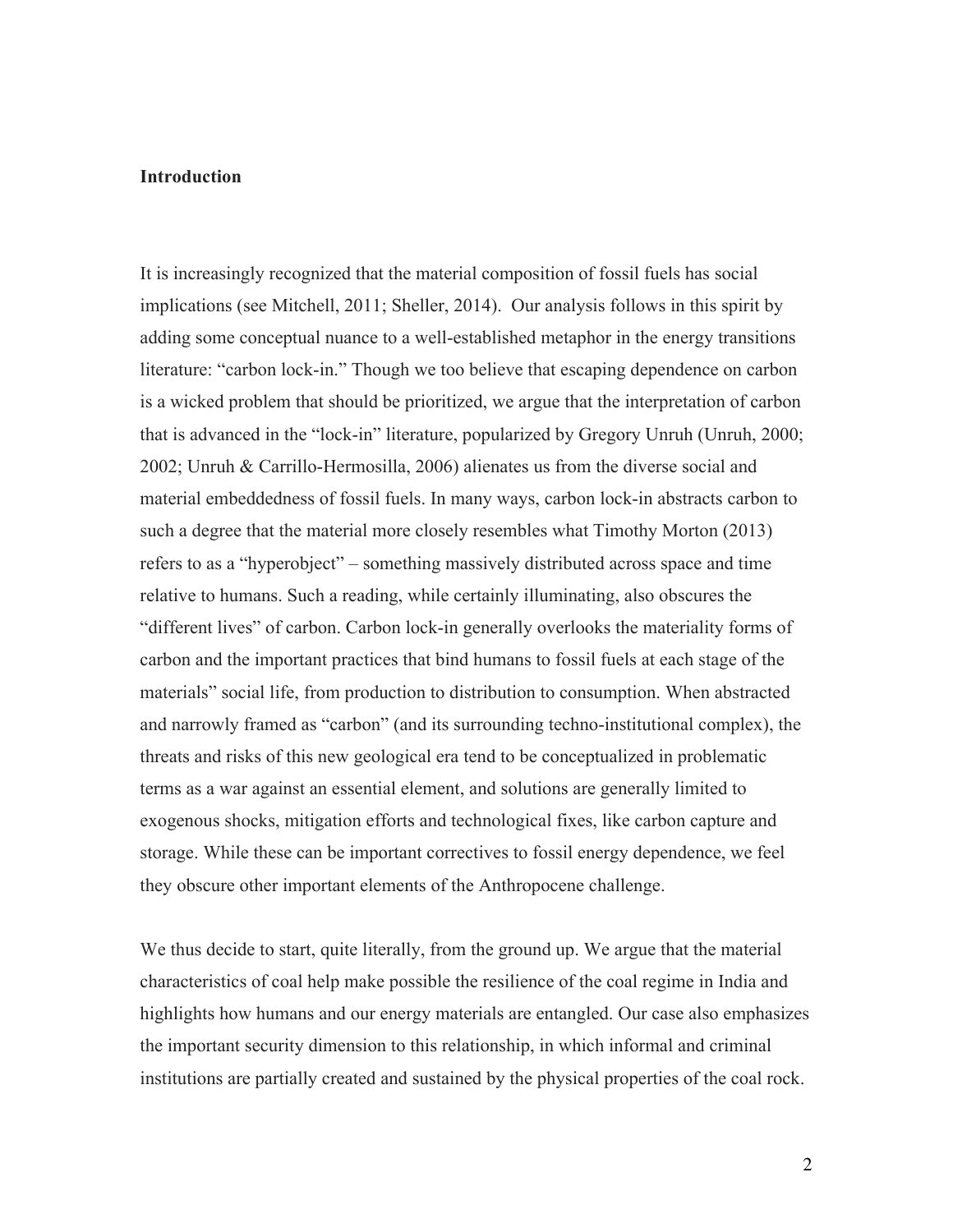Starting from the materials themselves, and tracing outwards, it becomes possible to make certain "unseen" social worlds visible. This can better account for the long chain of dependence upon fossil fuels that makes our disentanglement from them more challenging.

When framed more broadly in terms of the social ordering of the world around fossil carbon, the challenge of the Anthropocene becomes even more daunting; a matter of disentangling the complex interrelations between humans and their fossil carbon resources. It also raises important questions about the character of "just" transitions. By thinking more deeply about social-material entanglement, it may be possible to inject thicker forms of ethics in studies of energy transitions in emerging economies. Ironically, focusing on the material of coal might make us "see" the invisible people who create, populate, and sustain the supply chain.

To illustrate the importance of tracing the material lives of fossil fuels, we probe the complex interrelationships between coal and people in India – focusing on the spectrum of coal crime (from petty pilfering to an organized "coal mob") that contributes to the nation's carbon-coal lock-in. This example highlights how the social life of carbon in India extends beyond the provision of energy (and its deleterious climate effects) and involves diverse forces of criminality, development, security, and informal governance. At the macro level, the use of coal contributes to the insecurity of vulnerable populations both in India and abroad, as global warming and associated climate disasters disproportionately impact these populations. Yet, at the local level, coal is both a source of security and insecurity in India. Increasing electrification is responsible for important social, developmental, and health gains in the country, and the official coal mining sector provides jobs for upwards of 4,000 people (Jena, 2014). In its raw form, coal also supports vast informal networks of petty and organized crime and provides a robust black market that feeds influence and money to formal and informal networks of power and dispossession. This of course belies the larger destructive environmental impacts.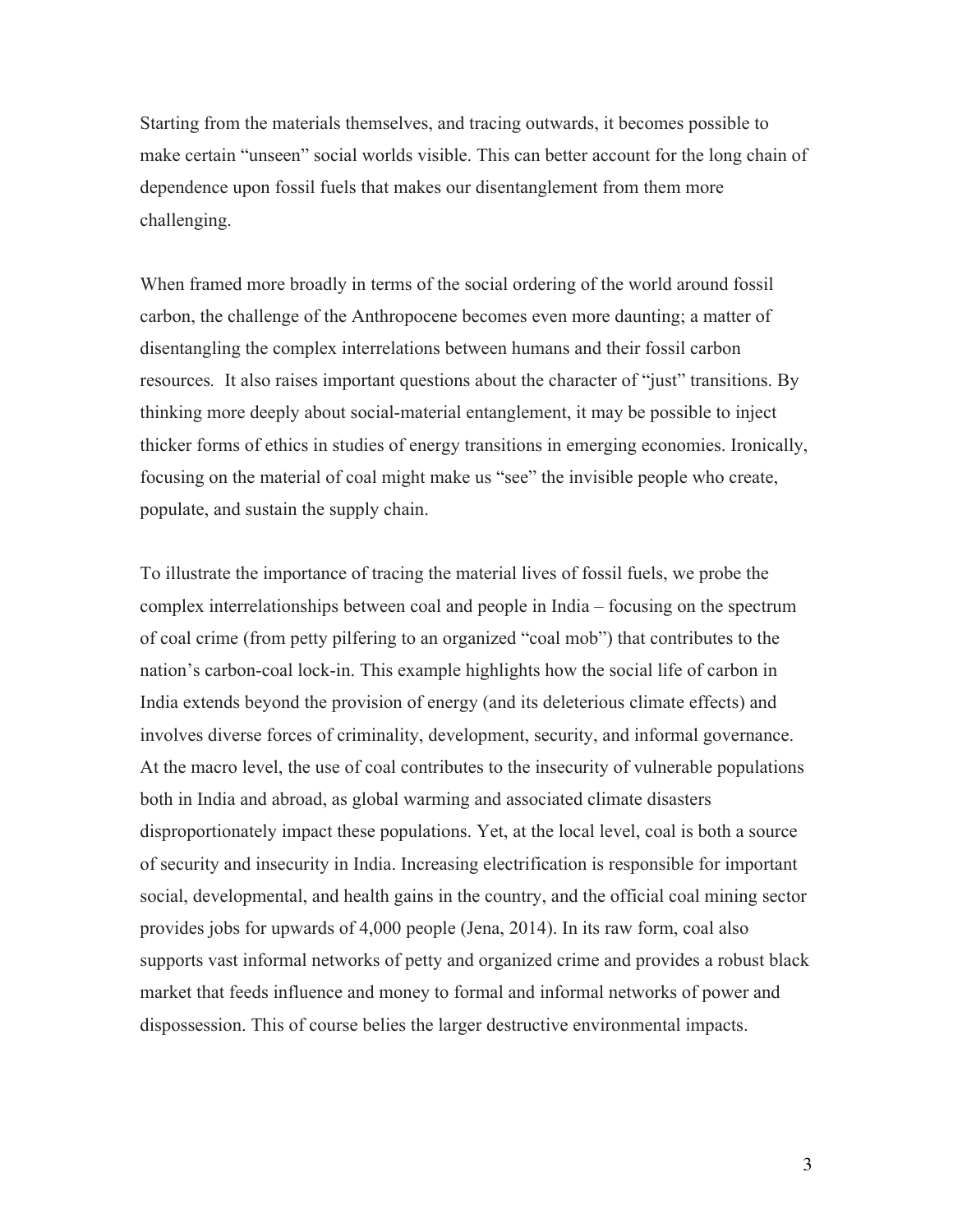The article proceeds in three parts. First, it sets out what it means to take materiality seriously, reflecting on recent studies to demonstrate how thinking about materials shifts our approach to studying energy transitions and security in the Anthropocene. Second, we examine coal in India and focus in particular on the informal economies surrounding the "black diamond." Using original data from 20 semi-structured interviews conducted in New Delhi in April 2015, we explore the earliest stages of the supply chain - the production and transport of the coal rock - in order to argue that human entanglement with coal begins long before the mineral is transformed into energy and the resultant emissions are released into the atmosphere. The paper concludes by tracing the effects of human-material entanglement upon the concept of carbon lock-in, which we expand to take into account the social life of materials. We agree that carbon lock-in helps attune us to the path dependencies that make energy transitions so difficult to achieve, but we hope to add to a more nuanced understanding of lock-in in light of the diverse security entanglements of the Anthropocene. In so doing, the steepness of the challenge of "unlocking" human dependence on fossil fuels becomes apparent.

#### **Security and Materiality**

Ironically, the Anthropocene compels us to take seriously a conception of agency not tied to human minds and bodies. On the one hand the Anthropocene warns us of the new powers of humans to match the timeless, world-making powers of inhuman forces. In this reading, we are meant to focus our attention on the actions and outcomes of human agency. However, the Anthropocene is also, at a fundamental level, the extensive geological artefacts of human action. It can only be formally declared when geologists are convinced that geological formations are unique enough to detect planetary shifts. This illustrates the power and effect of non-human Earth system processes, which grow particularly apparent when they shift into new states and those effects become unpredictable. This version of the Anthropocene looks at how nonhuman things create, impact and sustain the larger social milieu. In this reading, it is not humans alone who create the world, but matter, objects, *nature* itself. As Kathryn Yusoff has recently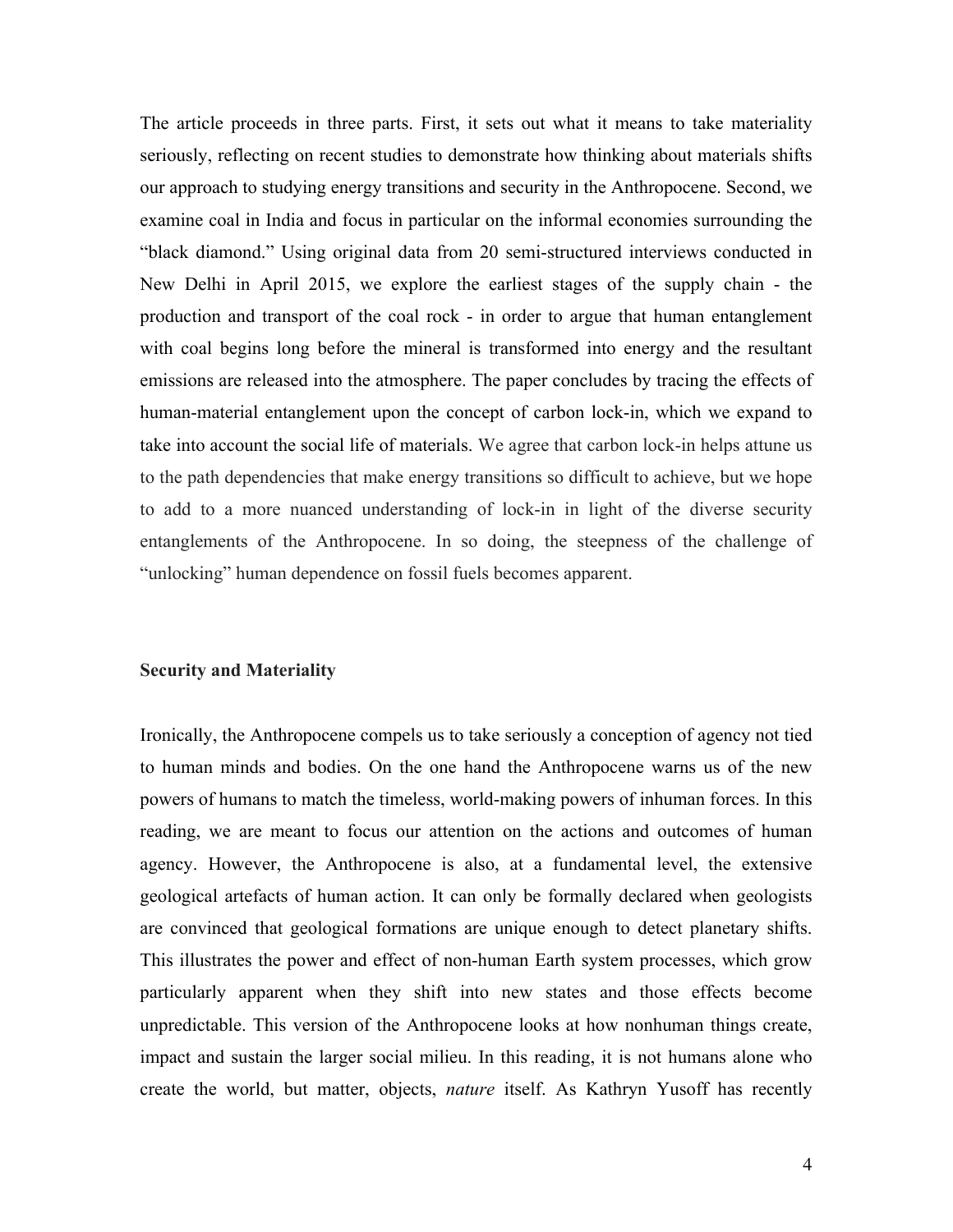described it, the Anthropocene is "a social geology" (2013, p. 779). It compels us to "interrogate these geologic capacities, not just in terms of impacts *on* the Earth, but as forces that subjects *share*—geologic forces that compose and differentiate corporeal and collective biopolitical formations" (Yusoff, 2013, p. 779).

This (re)turn to materialism is reflected in the broader social sciences. Recent interventions by a wide range of scholars working in different traditions highlight how different, disparate strands of scholarship have been drawn together, including "actornetwork theory, artificial intelligence, biophilosophy, evolutionary theory, feminism, neuroscience, post-humanism, queer theory, quantum physics and Spinozist monism" (Fox & Alldred, 2014, p. 400). What links these approaches is a focus on non-human agency and how assemblages of animate and inanimate matter work to enliven the world. As Diana Coole and Samantha Frost have put it:

Our existence depends from one moment to the next on myriad micro-organisms and diverse higher species, on our own hazily understood bodily and cellular reactions and on pitiless cosmic motions, on the material artifacts and natural stuff that populate our environment, as well as on socioeconomic structures that produce and reproduce the conditions of our everyday lives (Coole & Frost, 2010, p. 1).

The point of much of this literature is to emphasize an ontology of immanence; that is, a philosophy of becoming. This contrasts with historical forms of materialism and transcendental philosophies that have concentrated on the mechanistic structural forces of the world. In its stead come ideas about "how life and mind evolve out of nonlife…" (Connolly, 2013, pp. 399–400). Matter is not dead, but "alive" in the sense that a vitality emanates from it, helping to create the world in which it exists. In such a view, "materialization contains its own energies and transformations. It is self-organising, *sui generis*. Matter is lively, vibrant, dynamic" (Coole, 2013, p. 453). The human world is surrounded by, composed of, entangled with matter understood in these terms.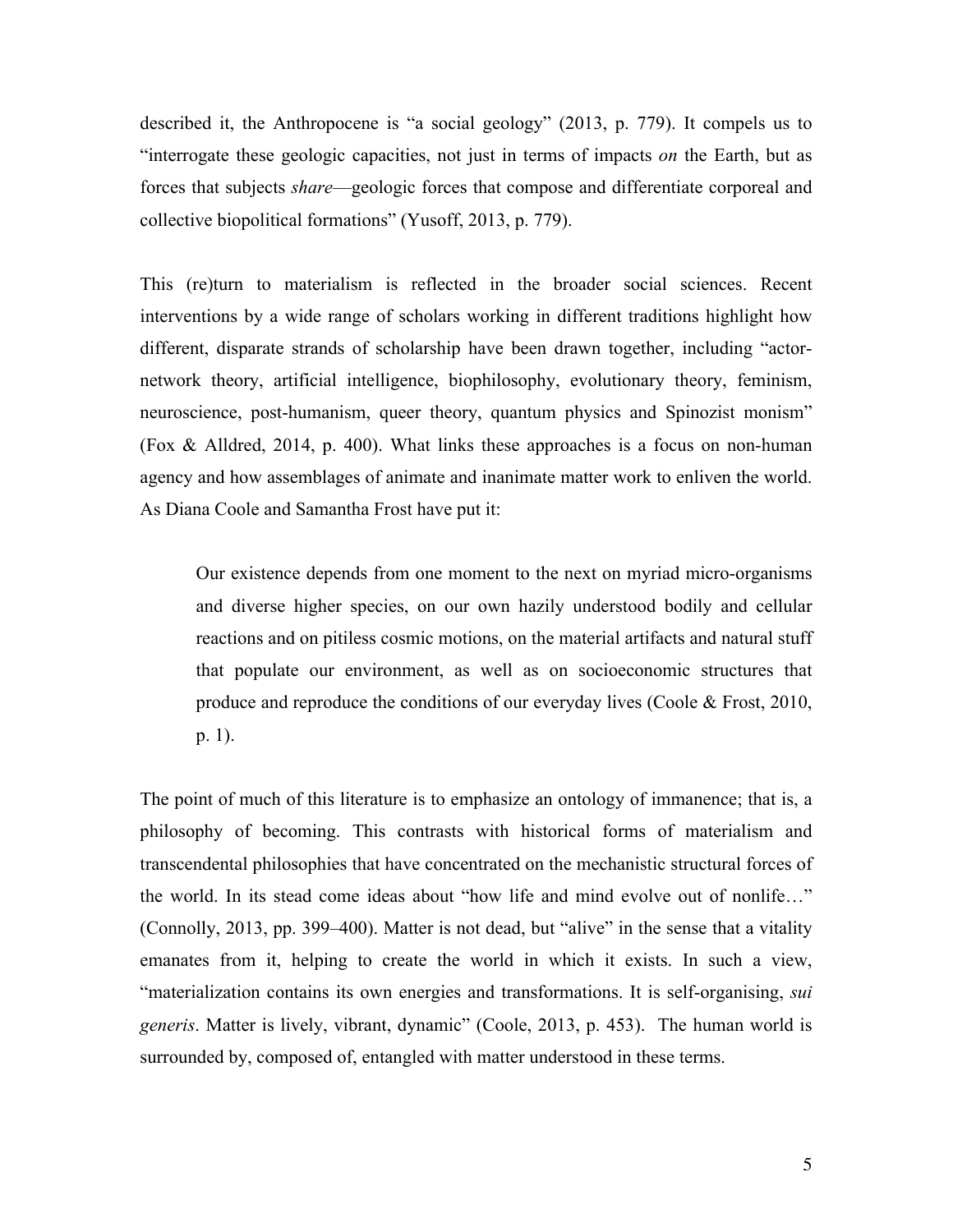We believe that security scholars, particularly criminologists would be well-served if they further incorporated materiality into their work. As Mark Salter recently put it:

Security cannot be understood solely as a set of speech-acts, but also requires guns, tanks, drones, tear-gas, badges, and fences. In each of these areas, there are non-human actants that fundamentally alter the condition of human possibility, in ways that are unpredictable and irreducible to their constituent elements (2015, p. viii).

How might this all translate to a study on energy transitions in India? Are we not better served sticking to the traditional indicators, such as the ideas, institutions, and practices of energy governance? Is regulation not a better indicator of how energy systems become entrenched? Our study acknowledges these vexing challenges and variables but also adds new layers of complexity in order to better comprehend the character of carbon lock-in. Energy systems are created and sustained not simply through discourse or economic rationality, but through the materials of energy themselves.

In this sense we follow Timothy Mitchell, whose authoritative work, *Carbon Democracy* (2011), argued that the form of energy available has radical effects on the political culture of a given place*.* Carbon energy manufactures specific forms of agency and therefore conditions the limits of possibility of socio-political power. It becomes possible then to trace the coevolution of carbon energy with the construction of urban industrial modernity. He argues that the conditions and limits to contemporary democracy were shaped by two influential hydrocarbons: coal and oil. In his historical account, the nature of the coal supply chain was a precondition for the social democracy that arose in Britain in the  $19<sup>th</sup>$  and  $20<sup>th</sup>$  centuries. Because coal flowed along narrow channels with high concentrations of laborers at each junction, this critical industry was vulnerable to the general strike; subsequently, mass democracy became powerful at this time, and new forms of labor reform and welfare democracy were introduced in order to appease the working class and mitigate the frequent, crippling strikes (Mitchell, 2011, pp. 12–43). In other words, the flow, circulation, and interruption of coal supplies directly contributed to the development, expression, and adoption of democratic claims and norms. Mitchell claims that, "people forged successful political demands by acquiring a power of action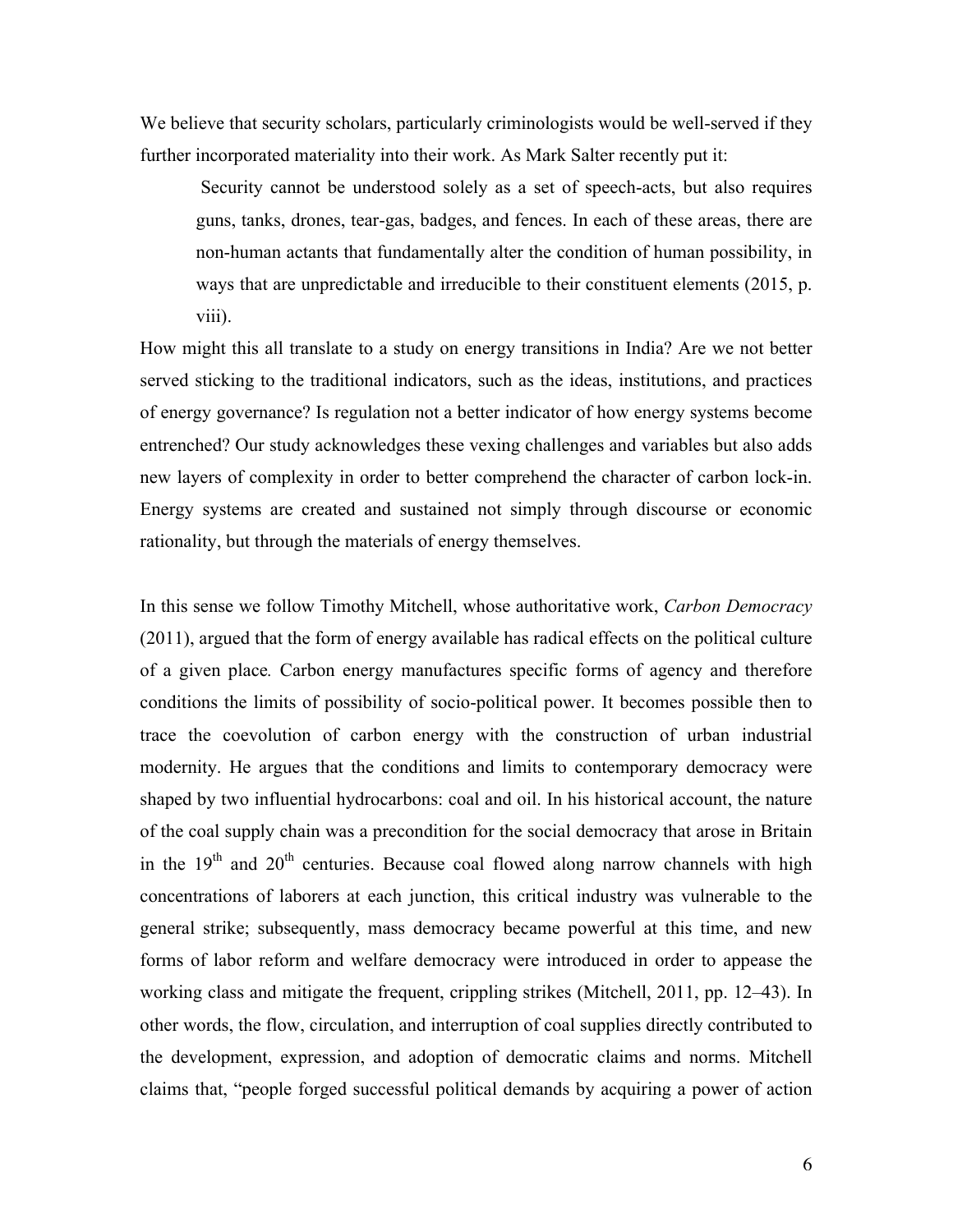from within the new energy system. They assembled themselves into a political machine using its processes of operation" (2011, p. 12). Since the end of the Second World War, as governments switched from a strict reliance on coal to oil and other alternative energies, they likewise have weakened the power that workers acquired and altered the mechanics of democracy. The material circuits of energy provide a level of analysis separate from the state or the local/individual level, yet remarkably important for understanding societal change. Given this, we now turn to the Indian coal sector, and examine the different ways that coal resources impact the shape and character of energy sector resilience.

#### **India's coal sector and material-based lock-ins**

The geological conditions of India provide the basis for a complex set of coal sector lockins in the country. At each node along the coal supply chain—from mining to transportation—formal and informal industry has cropped up, tapping into the coal vein that runs through India's economic life. This section details the complex and underexamined effects of this vast coal supply world, and highlights an alternative "identity" of coal beyond simply a medium for energy production. Using original interview data and secondary research, this section follows the social life of coal, and highlights its multifaceted roles: a consumer of the nation's limited land resources; a producer of the nation's laborers; and a continued source of power, money, and influence for black market profiteers. The objective here is to, in the words of Clark and Yussoff, "bring collective human life into closer contact with the geochemical and geologic conditions of earthly existence" (Clark & Yusoff, 2014, p. 206).

## *Methodology*

Our analysis is based, in part, on original interview data. A series of semi-structured interviews were conducted in and around New Delhi, India in April 2015. In total, 20 interviews were conducted with a range of stakeholders in the national power sector: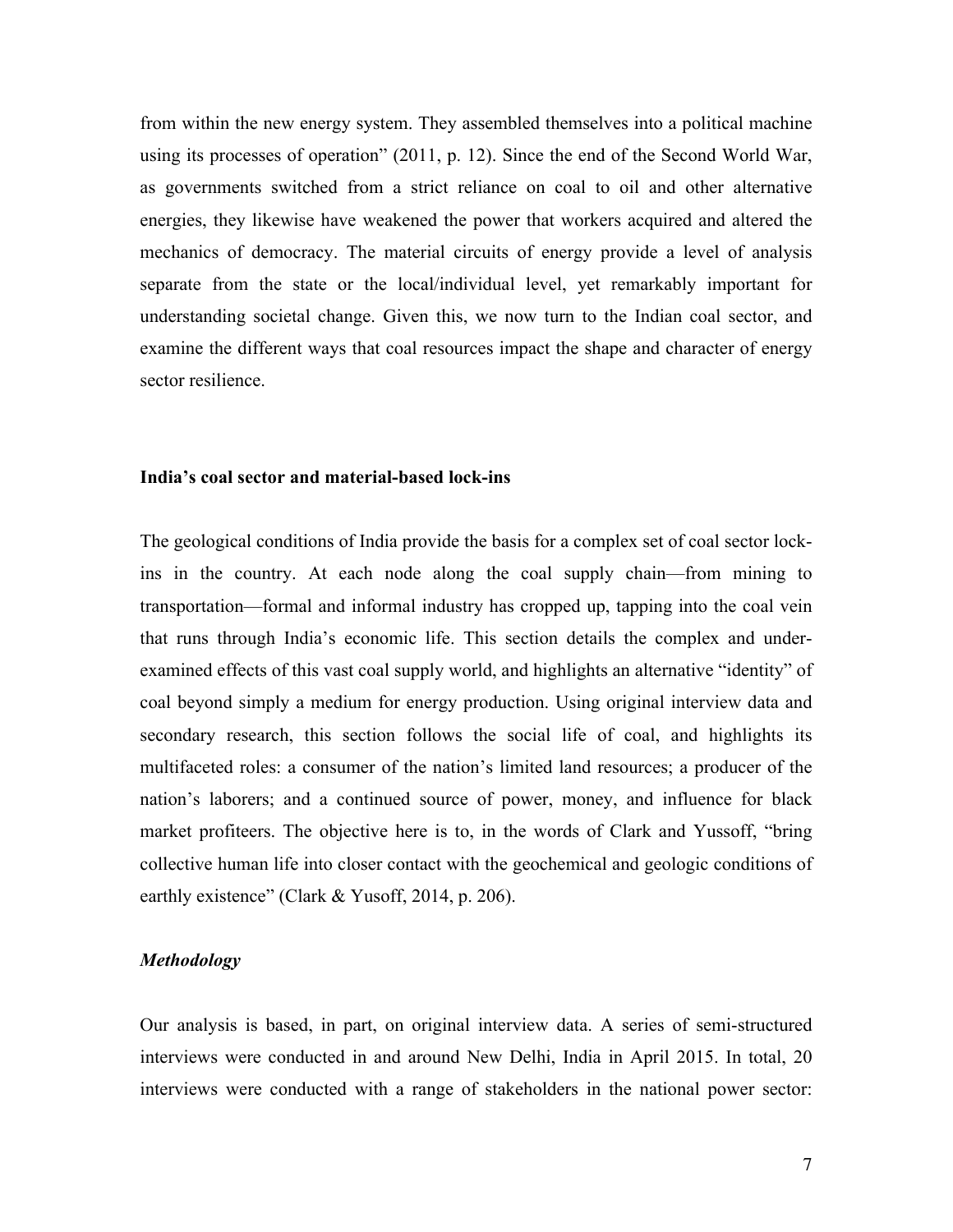eight industry officials, three government and three NGO representatives were interviewed. To complement these views, India"s energy experts—think tank researchers, academics, and legal professionals—were consulted: six interviews, in total, were conducted with such individuals. Interviewees were granted anonymity, and as such will be referred to only by number (for example, "Interviewee 6"). Appendix 1 provides further details on the interviewees.

Interviewees were selected to represent a range of senior and experienced stakeholders in the Indian power sector, and snowballing was utilized after the initial selection in order to identify further potential interviewees. Interviews were semi-structured, and ranged from 40 minutes to two hours. Questions focused on perceived barriers and incentives to power sector reform. In addition to gathering up-to-date information on energy sector development, interviews were broken down into two primary sections. First, interview questions were designed to glean how stakeholders perceived the functioning of the overall power system. For example, interviewees were asked to identify what they perceived to be bottlenecks in the system, or elements of the sector most crucially in need of reform. Second, questions were aimed at eliciting interviewees" views on the relative power or influence of the range of actors involved in the sector; for example "Which actor is most capable of affecting reform X?" or "What might be potential "spoilers" to policy Y?" These questions, in particular, provoked significant discussion about the role of crime and the informal sector in anchoring the current system and creating disincentives to a transition away from coal-based energy in India.<sup>1</sup>

# *The Indian coal sector*

<sup>&</sup>lt;sup>1</sup> We should note that it was not our intention in our research interviews to seek out these informal sector forces, or understand the role they play in perpetuating the existing energy system in India. Rather, interviewees raised these points unprompted. As a result, our interview data pointed us in the direction of a phenomenon that we have come to find is understudied. That said, the frequency with which the informal coal sector was mentioned—in roughly a quarter of our interviews — compelled us to probe this phenomenon and present these nascent findings in hopes of spurring further research (by criminologists in particular).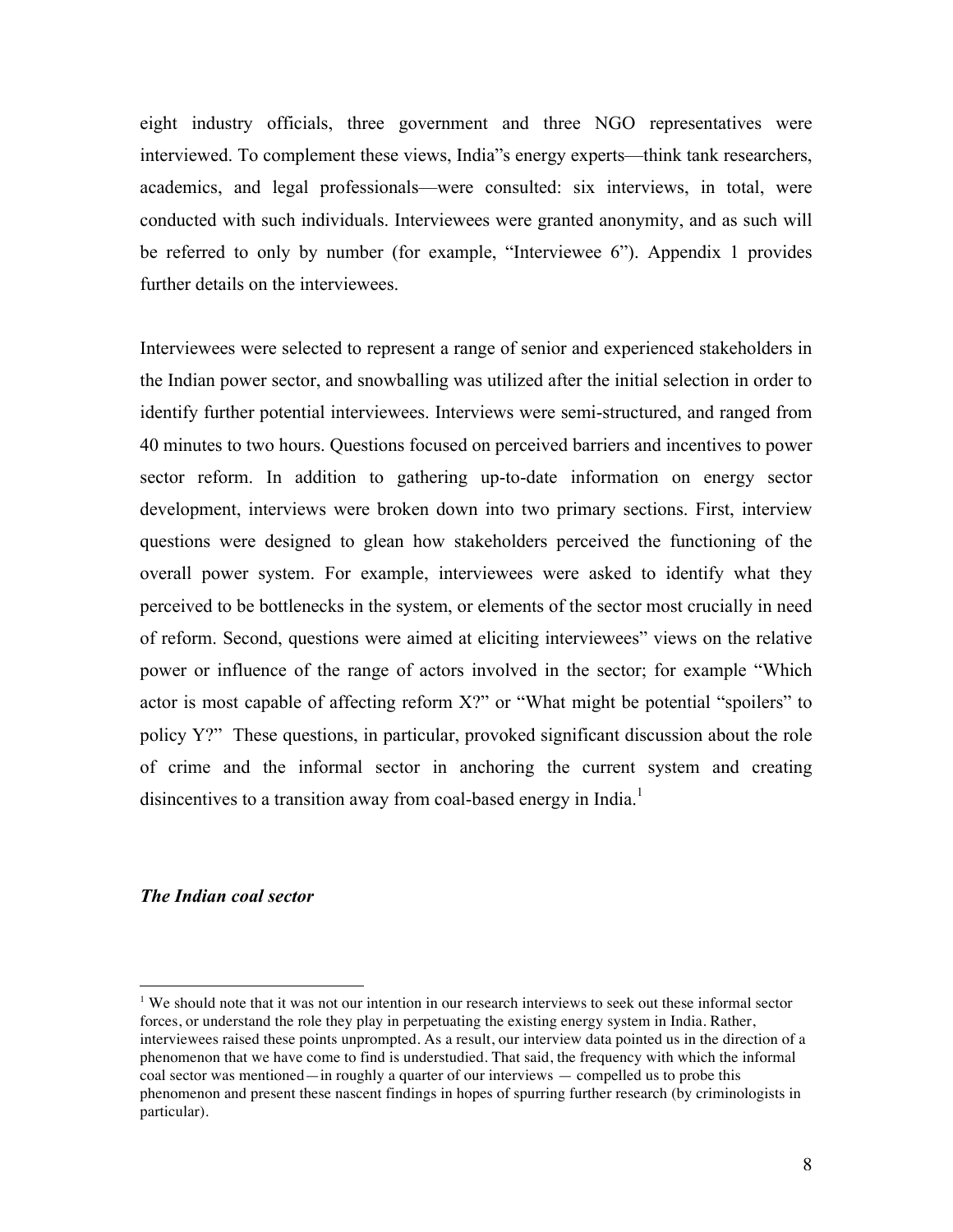Coal is the single largest source of energy in India. In 2015, the country consumed 407.2 MT of coal, making it the third largest consumer of coal in the world, behind China and Indonesia (BP, 2016). Between 2015 and 2016, nearly 80% of all domestically produced coal was used by the power sector, and nearly two thirds of the country's installed generation capacity is coal-based (IEA, 2015; Ministry of Coal, 2016a). The rest of the country's coal goes to the iron, steel and cement sectors as well as assorted medium and small industries (ICC, 2012).

India has significant coal resources. As of 2014, the Ministry of Coal estimated over 300 billion tons of coal resources in the country, with 126 billion tons in proven reserves (Ministry of Coal, 2014a). India is the world's third largest producer of coal by volume, churning out 283.9 MT of coal per year (BP, 2016). By 2040, it is projected to overtake the United States to become the second largest producer worldwide (IEA, 2015). The coal sector was nationalized in 1973, and as a result the government currently enjoys a near-monopoly in producing coal, with roughly 90% of nationally-produced coal coming from government-controlled mines. Production is controlled largely by state-owned coal companies (or Public Sector Units as they are called in India): between 2013 and 2014, the public sector produced over 93% of the countries coal, while the private sector produced just over 6% of the total amount of Indian coal (Ministry of Coal, 2014b). Of that, the Indian para-statal, Coal India Ltd., accounted for roughly 81% of the nation's production (ibid.).

Despite the country's rapid pace of industrialization and fast-growing population, coal production has not kept pace with national demand, which has risen by nearly 7% yearly. As a consequence, the country is the third largest importer of coal in the world (ICC, 2012). India imported nearly 200 million tons of coal for 2015-2016, most of which came from Indonesia, Australia and South Africa (Ministry of Coal, 2016a). The rising costs of coal imports and chronic energy shortages have compelled the government of Prime Minister Modi to set ambitious domestic production targets: they vowed to triple India's coal production to a monstrous 1.5 billion tons a year, a move that would make it the second largest producer behind only China. Though this rhetoric has recently been scaled back, as Keith Johnson speculates, this "relentless development push… will likely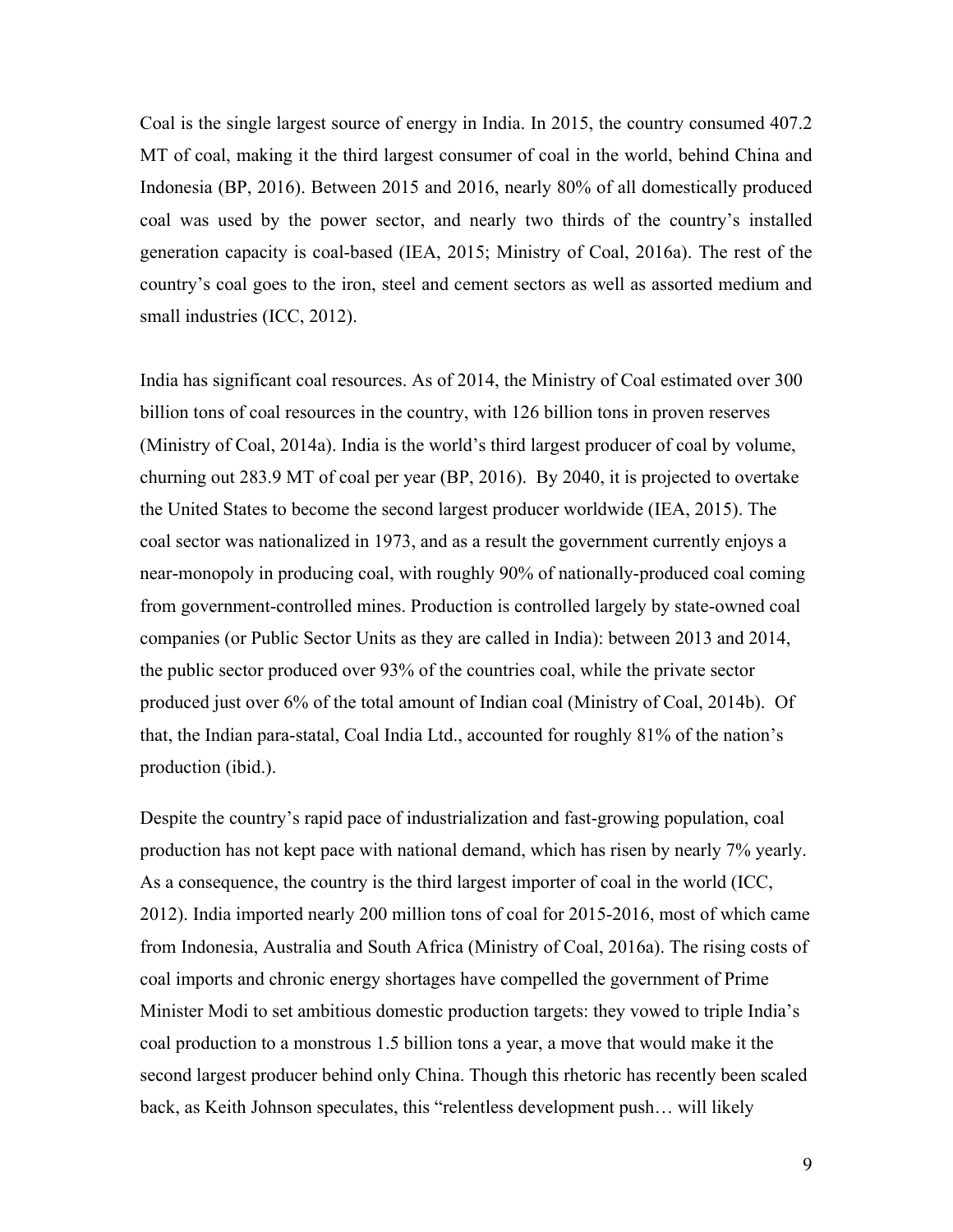amount to a near tripling of India's carbon emissions by 2030" (Johnson, 2015, p. 94). In 2013, India ranked fourth among global GHG emitters, and its emissions are projected to rise as the country industrializes further and per capital emissions edge closer to global averages (World Resources Institute, 2017).

India"s coal has distinct physical characteristics around which the socio-industrial sector is shaped. For one, the high ash content (45%) and low calorific value of India's indigenous coal means that greater amounts are needed to produce a single unit of energy (ICC, 2012; World Energy Council, 2017). As the International Energy Agency (IEA) notes, "miners in India have to extract around 1.5 tonnes of coal to get the same amount of energy as that contained in one tonne of Australian coal" (IEA, 2015, p. 105). Furthermore, most of the country's coal is within 300 meters of the surface, and the result is a reliance on open cast mines, which tend to be land and labor intensive (Ghose, 2007). In general, 455.58 ha of land are needed for producing 1 MT of coal through open cast mines. Between 2013 and 2014, roughly 280,000 ha of land were under coal production, and about 27% of that was on forested land (Ghose, 2007).

The production methods for coal itself are greatly inefficient. As the IEA notes, an average Indian coal miner produces less than 2.5 kt of coal per year, while an Indonesian counterpart is at least 50% more productive, a miner in China produces more than 5 kt per year and an Australian worker mines up to 13 kt per year on average (IEA, 2015). In India wages are still low and consequently the mines exhibit a higher labor-intensity than elsewhere (IEA, 2015, p. 102).

The result of these trends is a vast coal industry that must produce more, employ more, and mine more, all of which contribute to carbon lock-in in the traditional sense. Coal India Limited, the largest state-owned coal production company, employs over 350,000 people, and as such wields considerable power and influence ("Coal India Ltd.," 2017). Since 2014, for example, the government has considered breaking the monopoly up on numerous occasions but has backed down in the face of strong union protests (Interviewee 1).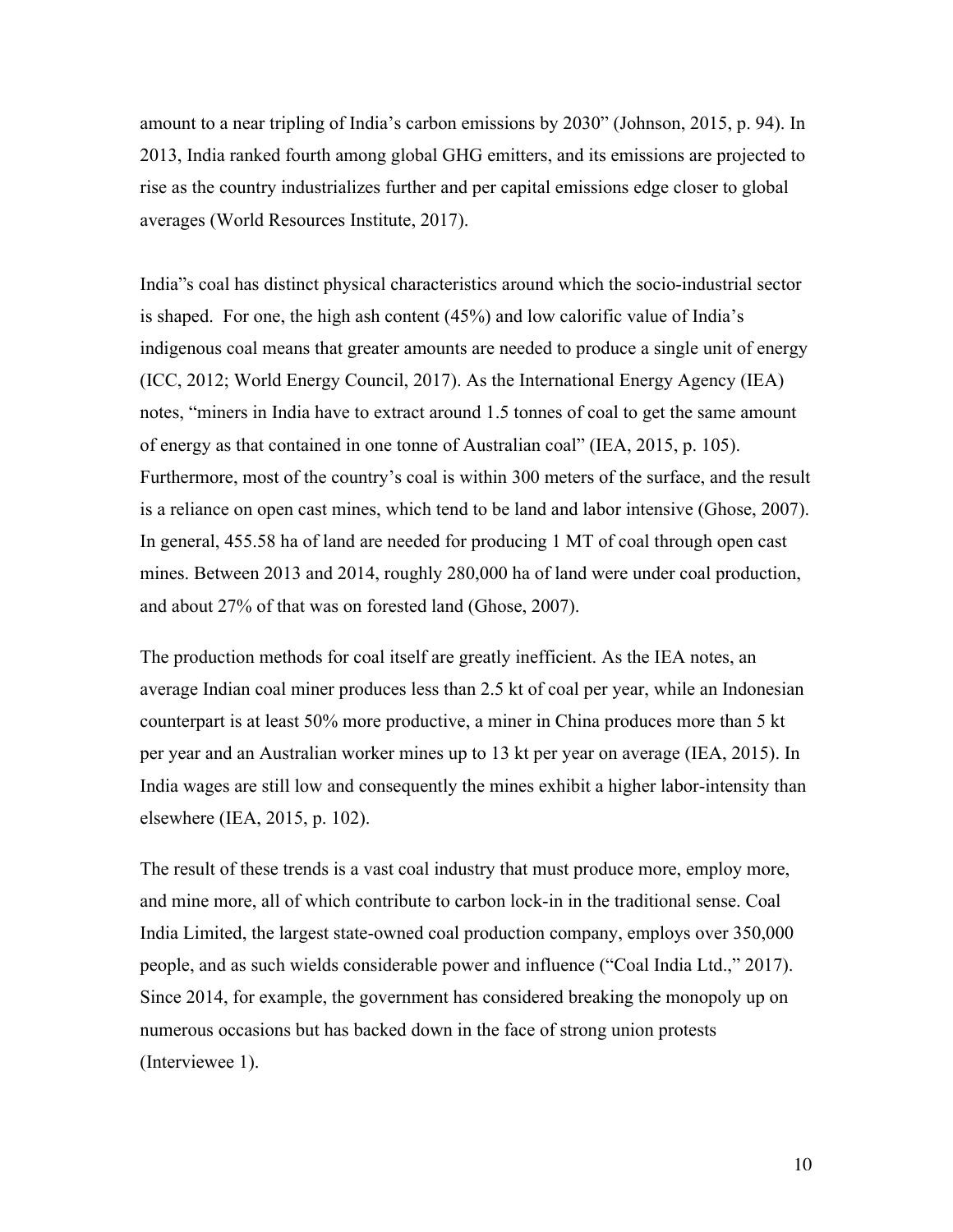Within this context, there are four key factors that contribute to India's locked-in relationship with coal, and these factors are well-captured using traditional carbon lock-in frameworks. First, India enjoys the world's cheapest fossil fuel resources at bargain prices: in 2010, domestic coal cost was about 80% cheaper than imported coal from Australia and nearly 60% cheaper than coal imported from Indonesia (Ahn & Graczyk,  $2012$ ).<sup>2</sup> Second, India's demand for coal and current power shortages create a political environment in which moving away from coal seems antithetical to economic growth objectives. Third, the country is building, and plans to continue building, thermal coal power plants: continued investment in these capital-intensive and long-lasting power infrastructures is a policy that all but ensures the continued use of coal. Finally, the coal sector is not merely an energy supplier in a power hungry developing country: it is also a job supplier. As Interviewee 9, an NGO official, noted:

[It is] very hard to change [the coal sector] because historically the coal mining sector has been very labor intensive—we have tended to use labor rather than technology for mining… To change that, to bring in efficiency and to say "All of you will not have jobs because we are bringing in mining equipment," it is politically not possible. I don't see that happening…It's a very sensitive issue...

Combined with the normative environment, which prescribes short-term development thinking over long-term sustainability concerns, the prospect of unsettling an industry that provides employment to so many people is a challenging one. Indeed, since 2014, the government has considered breaking up this monopoly, but has been deterred by strong union protests (Interviewee 1).

#### *Grounding coal carbon lock-in*

 $2$  Some of this pricing is artificial due to the country's generous subsidies for coal (Interviewee 4). According to the IMF, India ranks fourth in the world in terms of total dollars spent on energy subsidies: in 2015 alone, it spent over 277 billion USD in post-tax subsidies on coal, natural gas, and petroleum, or over 12% of total GDP (Coady et al., 2015).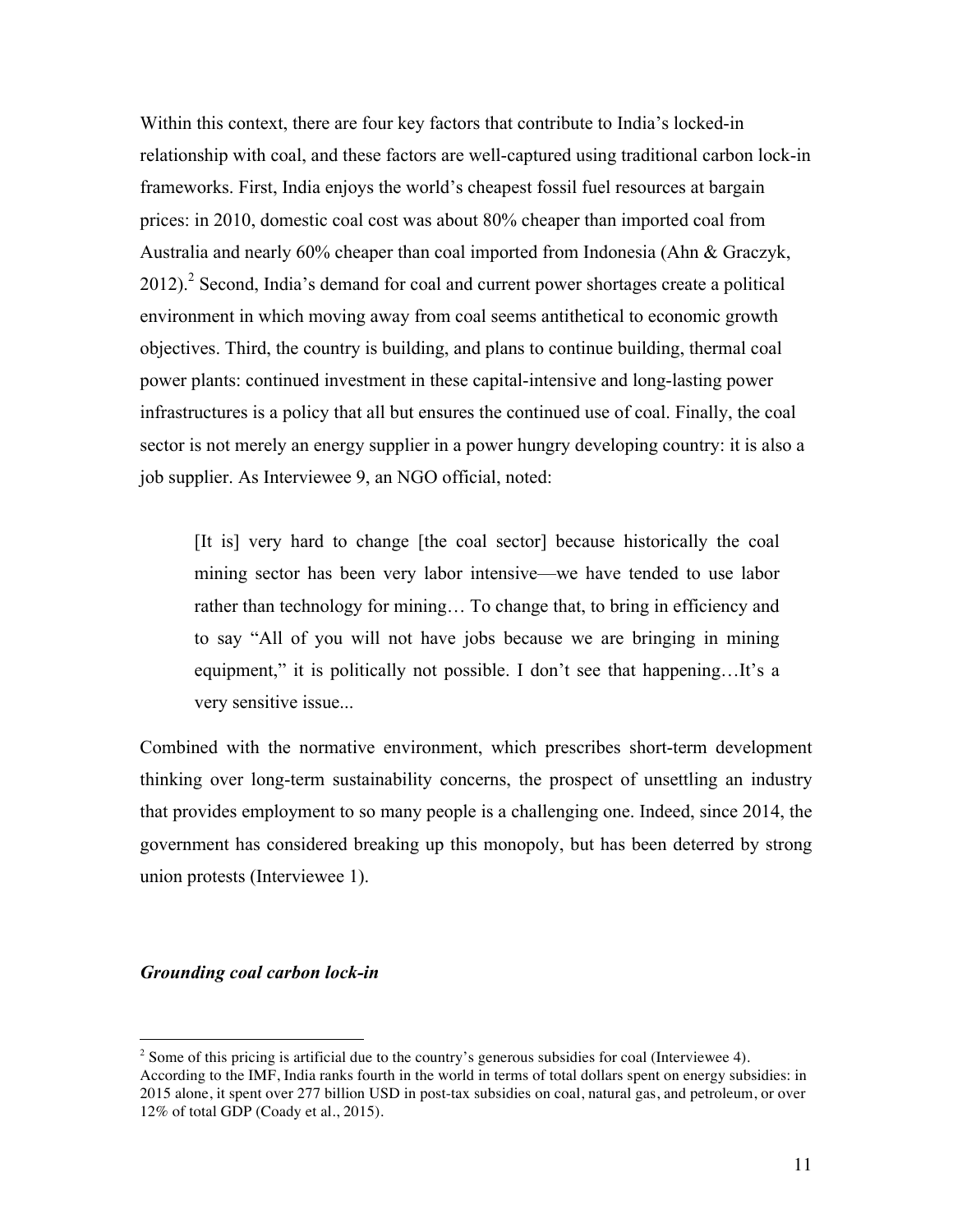The traditional carbon lock-in framework highlights important dimensions to India's locked-in relationship with coal. The relative cost-competitiveness of the domesticallyabundant mineral, the nation's rapidly increasing demand, the labor-intensity of the country's mining process, and the pressures of infrastructural lock-in all contribute to the nation's close relationship with the mineral. However, there are additional forms of lockin that are not being captured by the traditional carbon lock-in approaches. Starting literally from the ground up, this section highlights two key forms of social and economic activity that flow from the material nature of the coal itself, and create further reliance on the mineral resource. These activities are the organized crime of the coal mob, and the pilfering and illegal mining undertaken by the country's coal cycle *wallahs*. <sup>3</sup> Interviewees noted both of these sets of activities as important and underemphasized forces that act as disincentives to energy sector change.

The informal coal sector can be thought of as a socio-material lock-in, a series of social phenomenon made possible by the material nature of coal itself. In general, the informal sector revolves around the illegal acquisition and distribution of coal, though bribery and other forms of elite corruption also constitute a portion of these activities. While precise data on this phenomenon is limited—indeed, former Coal Minister Sriprakash Jaiswal himself noted "no one can tell how much coal is diverted" — estimates suggest that for the country's largest coal producer, Coal India Ltd., as much as one-fifth to one quarter of its output is stolen, costing the company up to a billion dollars per year (Das, 2016; Mehdudia, 2011). The issues of theft and diversion have become so acute that a number of anti-theft security measures are currently being implemented in the coal sector, including GPS-based vehicle tracking systems, electronic surveillance at material stores and stockyards, electronic "fences" at mines, and radio frequency identification RFID access control systems in transport trucks (Ministry of Coal, 2016b).

This section will treat the activities of the coal mob and the coal cycle *wallahs* separately, since their existence is made possible by different elements of the coal mineral's

<sup>&</sup>lt;sup>3</sup> Wallah is a label derived from Bengali, Marathi, and Hindustani to denote a person who is involved in a specific activity, from a specific location, or what they wear.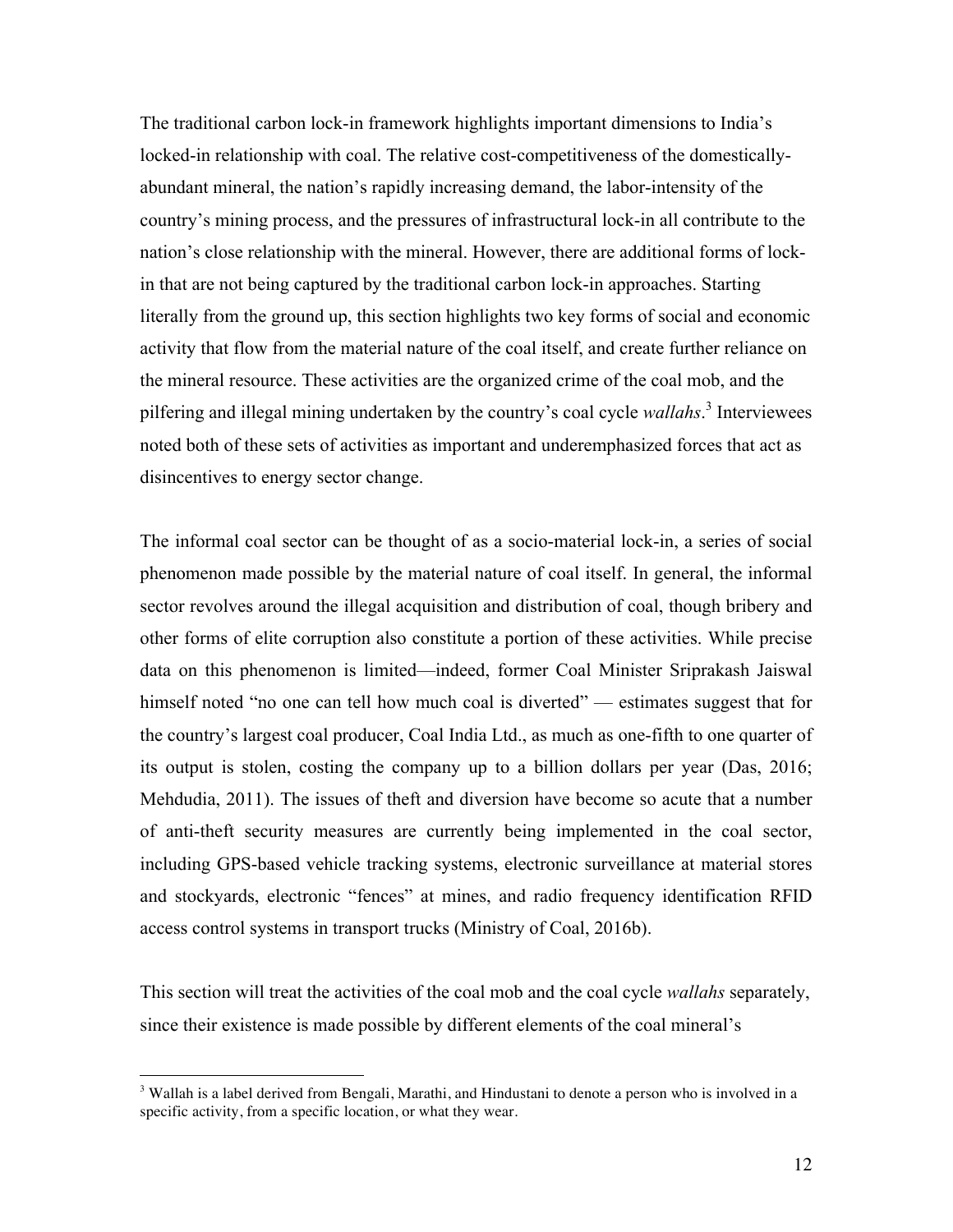materiality. The coal mob's activities center largely around the illegal distribution of coal, whereas the coal cycle *wallahs* engage in both the illegal mining and distribution of coal. The former utilizes the transit system around coal, while the latter benefits from the mining methods used in India. These phenomena are closely tied to the physical properties of the coal rock and both feed into a vast social system upon which many in India rely.

The Indian coal mob exists due to a confluence of regulatory and material conditions surrounding the country's coal sector. Coal's energetic value as a driver of Indian economic growth lead it to be classified as a Schedule A "major mineral" under the Mines and Minerals (Development and Regulation) Act 1957, meaning it has strategic importance and is therefore reserved exclusively for the public sector (Lahiri-Dutt, 2016). Coal mining, too, was legally declared an exclusive right of the state under the Coal Mines (Nationalisation) Act 1973 (Lahiri-Dutt, 2016). Finally, in the 1980s, amidst the demands of growing Indian industry and the rise of alternative forms of small-scale energy (eg, liquefied petroleum gas containers), the government phased out the use of public depots, which allowed people to buy small amounts of coal from Coal India Ltd (Singh, 2013). As Lahiri-Dutt notes, "coal is not freely sold to small and domestic consumers, and throughout the entire coal-producing region in eastern India there are no distribution depots designed to cater to small and domestic consumers" (Lahiri-Dutt, 2014, p. 55). The result of all of these policies is a regulatory environment in which mining, distributing, or purchasing coal becomes illegal or impossible for the Indian public writ large. Under these conditions, organized crime has become a way to service this demand for coal by small industries and everyday users.

While the regulatory context creates a demand for illegal coal, the activities of the Indian coal mob are made possible by physical properties of the mineral itself. Specifically, the way in which coal is transported is distinct from other fossil fuels: rather than flowing in liquid form through pipelines or moving in tanks by truck and rail, coal in India is transported in more traditional ways, including in open bed trucks and in standard rail cars. Between 2013 and 2014, roughly 50% of coal in India was transported via the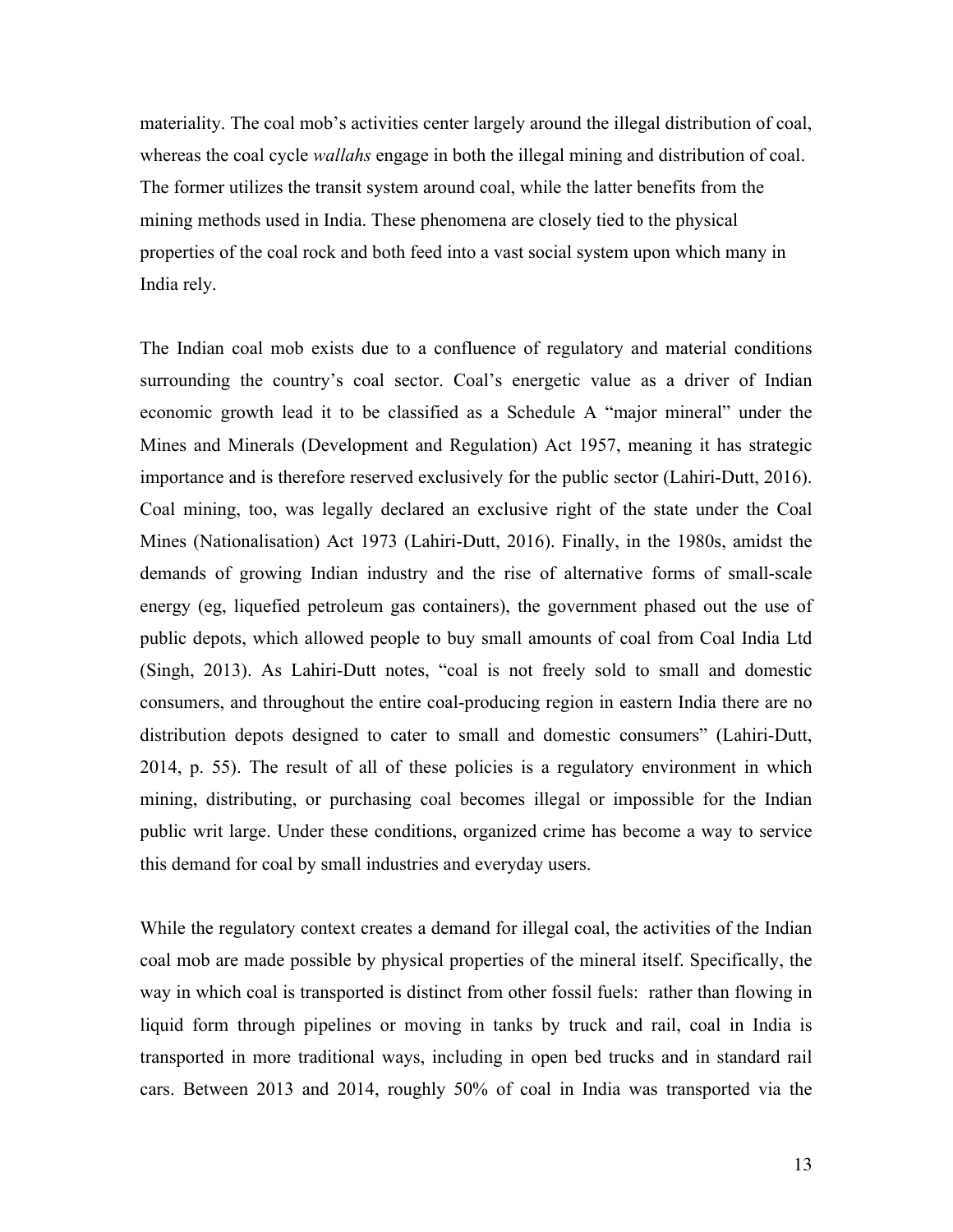country's overburdened rail system, while another 27% was moved by road (Saraf, 2015). This transit system is a key condition for the coal mob's activities, which relies upon the diversion of coal trucks for the illegal acquisition and sale of legally-mined coal (Lahiri-Dutt, 2014). In this sense, the tactics and activities of the coal mob are constituted by the physical properties of coal. One cannot imagine this system existing, for instance, with natural gas or petroleum, and examining these actions under the rubric of energy security yields little helpful comparison. Rather, given the characteristics of coal, these criminal activities are more comparable to the operations of another organized crime syndicate in India, the so-called "sand mafia"(Sugden, 2013).

According to some interviewees, the interests of the coal mob are influential, and make policies, designed to phase the industry out, challenging to put forth. Interviewee 18, a private sector official in the energy industry, explained:

In India there is a legal coal market and then there is a grey coal market. Around 60 million tons (which is the volume that we are importing right now) is sold through the grey market which is controlled by ...we call it the mafia, but it is a very politically connected mafia.

Another respondent, Interviewee 20 (also a private sector official in the energy industry) put it more bluntly: "the source of resistance to change in the coal mining system is the mafia." Five respondents in total noted the impact that the coal mob has on the coal sector, and the potential challenge this might pose when considering energy sector reform. For some, this was because of the corruption issues the coal mob creates within the industry (Interviewees 4, 10, 18, 20), whereas for others, organized crime was a source of inefficiency that undermined the financial capacity for intra-sector change (Interviewees 19). This suggests that organized crime represents a notable, but misunderstood, vested interest in the coal sector.

The second social organization that demonstrates an entangled relationship with the materiality of coal is the cycle *wallahs*. Notable figures along highways and roadsides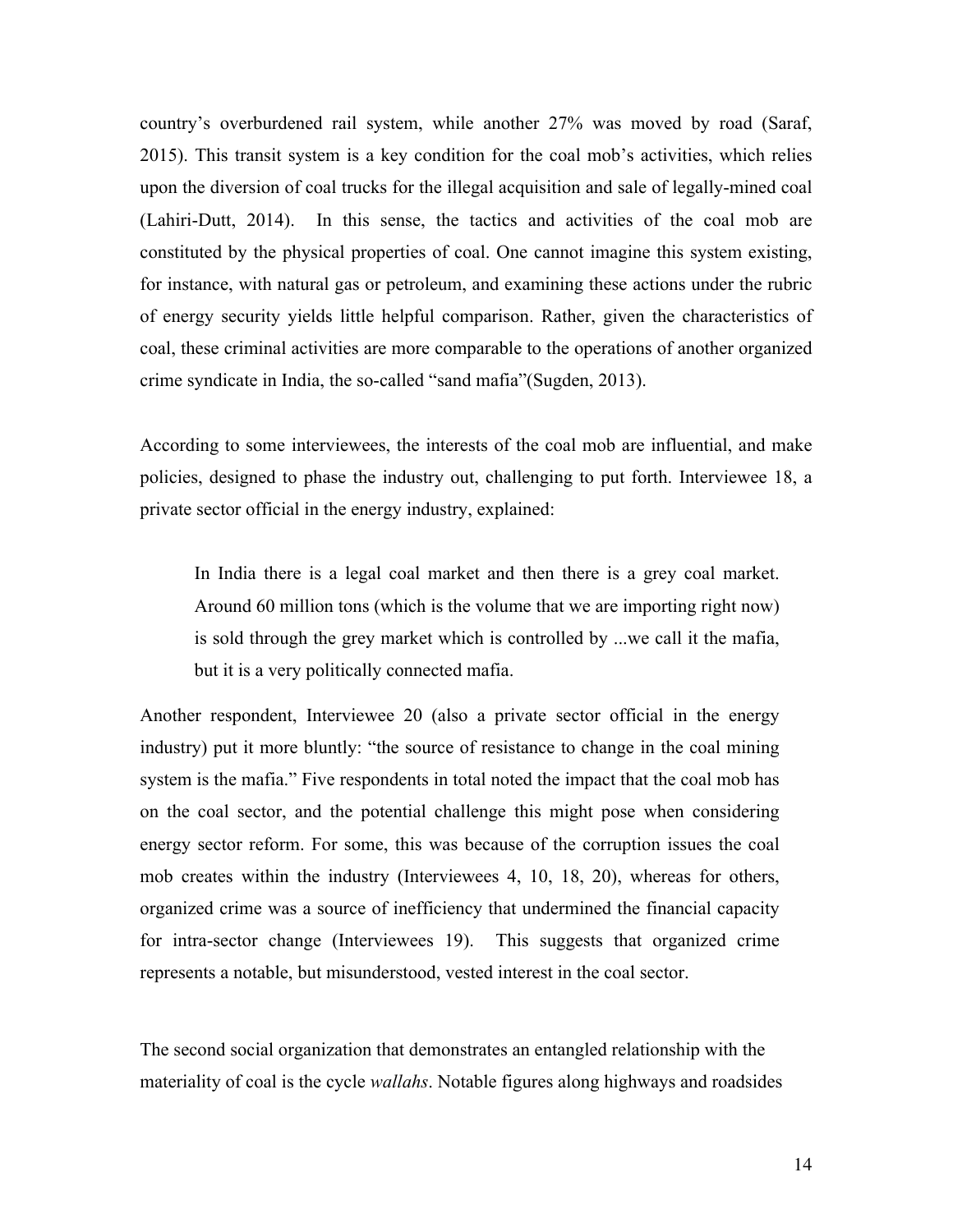throughout the eastern coal-bearing states of India, these actors use specially reinforced bikes to transport coal pilfered or illegally mined to small local consumers. A *Guardian* report in 2013 noted:

As India's overlooked energy suppliers – a vast, unrecorded network – the cycle wallahs keep brick kilns, sponge-iron factories, roadside eateries and chai stalls ticking over, and families in city and village alive. About 45,000 coal cycle wallahs transport 7.5 tonnes of coal each day in Jharkhand alone. Yet they are outlaws: buying a bag of coal on a city or village street from them is proscribed by the penal code and laws governing forests and coal bearing tracts. *De facto, they are India"s largest criminalised community*. ( Singh, 2013. Our emphasis)

Official numbers about the national scale of informal coal sector employment are not available. However, a survey conducted in 2012 suggested 3.7 million tons of coal were moved by the cycle *wallahs* in the eastern states of Jharkhand and West Bengal alone (Lahiri-Dutt, 2016). Notably, this is a considerable increase over the number of cycle *wallahs* estimated in a previous survey conducted by the same author in the early 2000s, where only 2.5 million tons were estimated to be transported in the region (Lahiri-Dutt  $\&$ Williams, 2005). Another estimate suggests the coal *wallahs* handle between 1 and 2% of the overall coal trade (Pearce, 2016). While not as vast a phenomenon as the organized crime industry, these actors demonstrate a unique relationship with coal that is emblematic of the diverse forms of security and insecurity in the Anthropocene.

The coal *wallahs* are made possible, in part, by the regulatory environment noted above, under which their activities are deemed illegal or criminal. Additionally, the existence of this informal practice is fueled by two interlinked phenomena related to coal mining: displacement and environmental degradation. Alongside the legal provisions mentioned earlier, which prioritize and nationalize coal production in India, the Coal Bearing Areas (Acquisition and Development) Act 1957 (CBAA) gives legal power to the Coal India Ltd. and its subsidiaries to acquire land for the purpose of coal mining, and as Nesar Ahmad notes, "except for payment of compensation at the market rate (which is not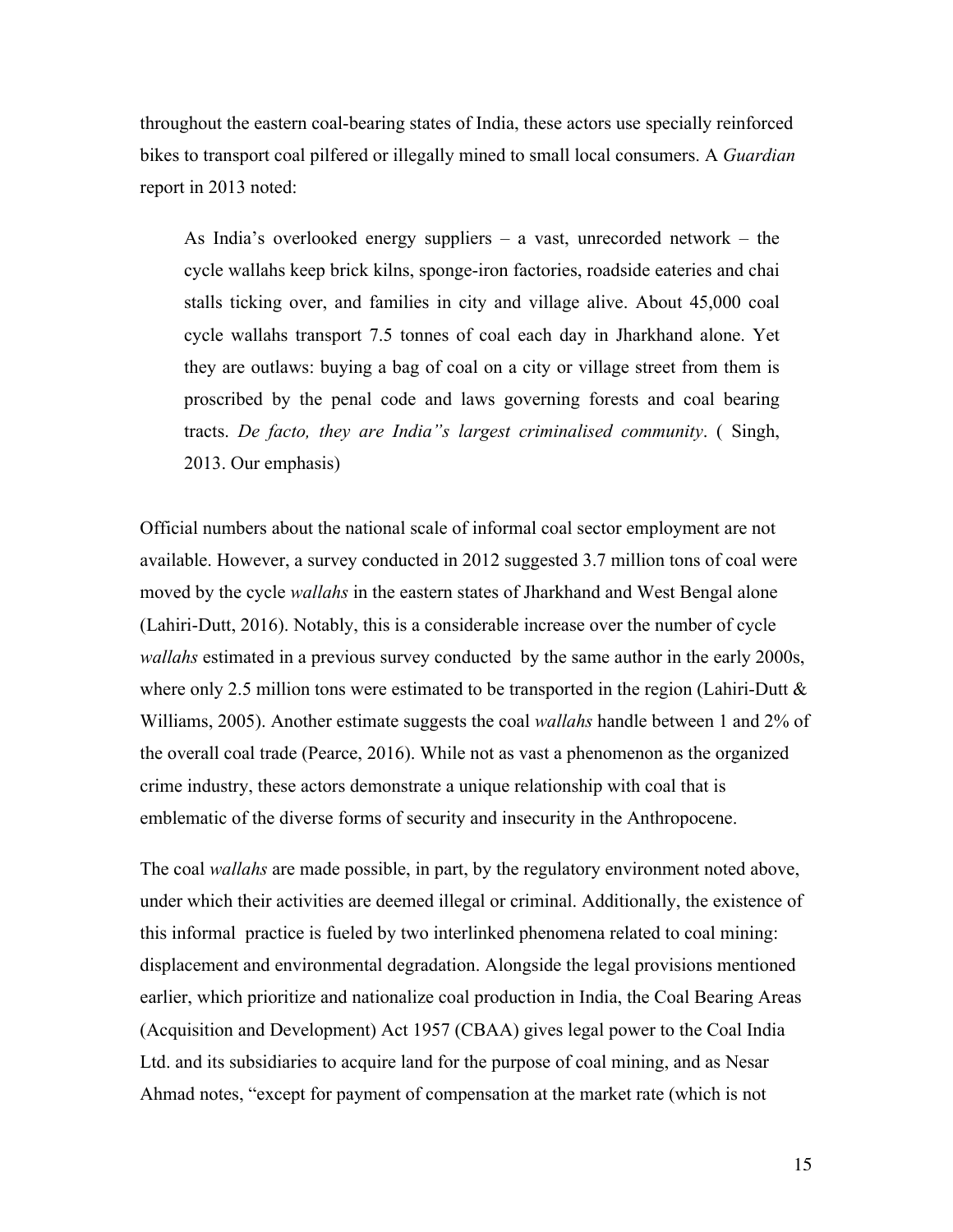required before taking possession), the Act does not provide for any solatium or other payment" (Ahmad, 2014, p. 262). As Lahiri-Dutt notes,

[b]y invoking CBAA, the State can overrule tribal or indigenous communities" (Scheduled Tribes as they are known officially, or the *adivasis*) ownership of land which is non-transferable or inalienable. In coal mining, the CBAA and the Land Acquisition Act 1894 (LAA) together give the state the ultimate power of usurping any property belonging to any citizen for the extraction of coal (Lahiri-Dutt, 2016, p. 204).

The displacement of peoples from lands seized for coal mining feeds into the cycle *wallah* system, producing swaths of local, unemployed and disenfranchised Indians, some of whom come to participate in the coal industry as formal laborers, but many of whom are forced to enter the informal sector for lack of better alternative work. This phenomenon of displacement and dispossession, and the subsequent re-enrolment of these populations into the informal coal industry, is understudied. This is due, in part, to the fact that comprehensive data on the numbers of internally displaced people as a result of coal mining are unavailable. While there are certainly political reasons for this, especially given the fact that the coal sector in India is nationalized, the material nature of coal also contributes to this absence of data. As Nesar Ahmad and Kuntala Lahiri-Dutt note:

Minerals are often spread over large tracts, and therefore cut across multiple administrative units. Even with coal, which comes under a central administration, the state-owned mining company Coal India Limited (CIL), the project-oriented nature of mining operations makes it difficult to obtain any reliable data on displacement caused in extracting the resource (Ahmad & Lahiri-Dutt, 2006, p. 314).

That said, even single examples can demonstrate the huge scale of displacement that can occur as a result of coal. Currently, Prime Minister Modi is seeking to relocate 100,000 people in order to expand the Jharia coal field in the state of Jharkhand (Das, 2015), a coal field that consists of nine large open pits and dozens of deep mines and smaller pits,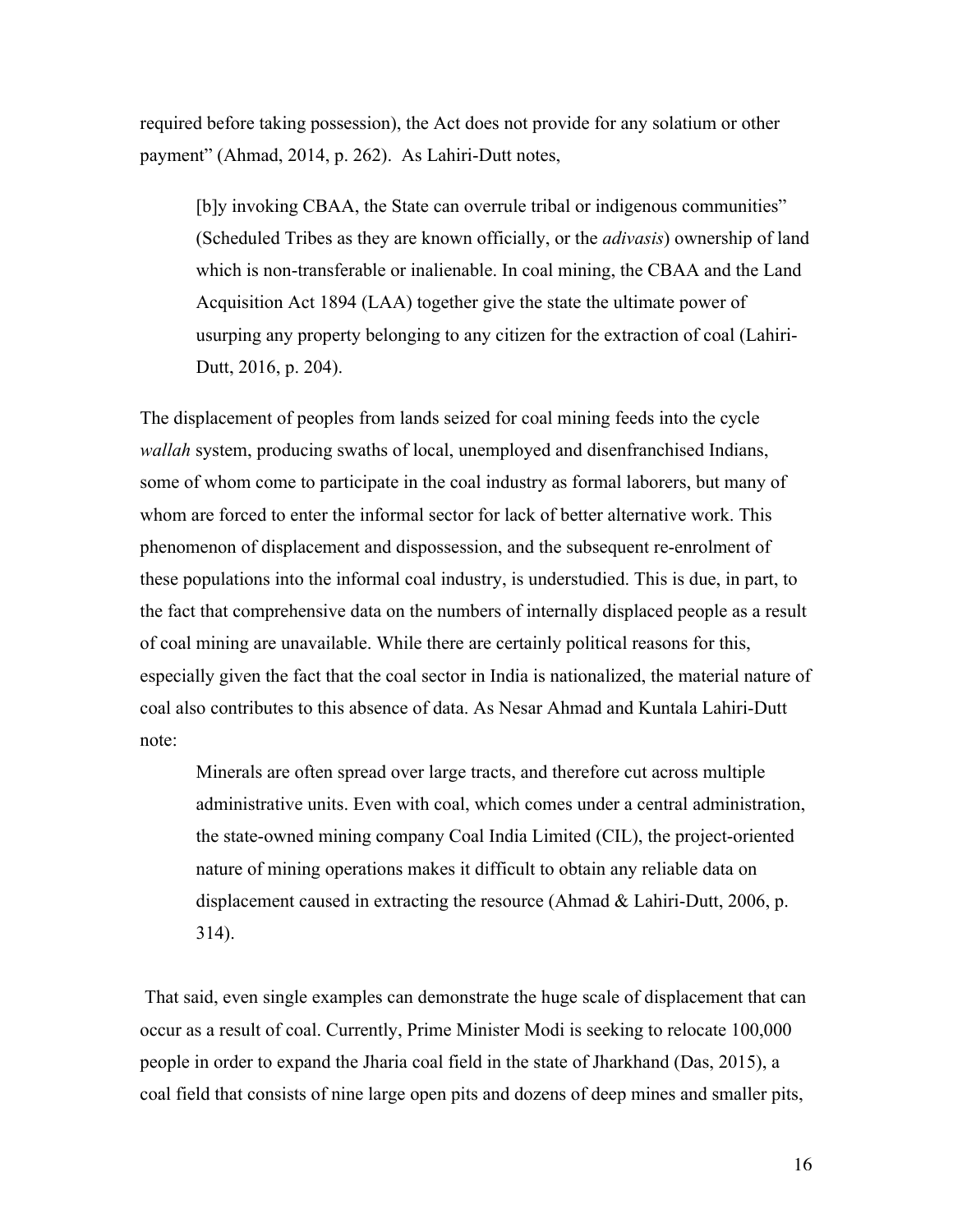which collectively account for about a quarter of India's coal production (Pearce, 2016). This figure represents only the immediate displacement that comes as a result of mine expansion. However, displacement also occurs later, as a result of the longer-term environmental impacts of coal mining. One notable cause of later-stage displacement is the coal fires that burn in about a tenth of all Indian mines. These fires spontaneously begin when minerals in the exposed coal are oxidized and heated up.<sup>4</sup> As Pearce notes in his expository about displacement around the Jharia coal field, "[a]side from blackening the air, (the fires) cause widespread subsidence as they eat away the coal and cause the ground above to fissure and collapse." One individual interviewed by Pearce lived only 30 feet away from the mine as a result of the area's gradual erosion (Pearce, 2016).

These long- and short-term forms of displacement as a result of coal mining contribute to the phenomenon of the coal *wallahs*. In the short term, the physical displacement of people as a result of mining can contribute to the creation of joblessness in the coal regions. As Ahmad and Lahiri-Dutt note*:*

Giving jobs to the displaced families in its subsidiary companies is one of the major planks of the CIL's R&R policy. But the CIL was not able to give employment to persons from about 30 percent of the displaced families during 1980–85, according to a Ministry of Home Affairs" study, which is the latest available data on CIL"s compensatory jobs (Ahmad & Lahiri-Dutt, 2006, p. 330, internal references omitted).

Second, the longer-term environmental transformation of a coal region disrupts local economies. Environmental degradation that occurs as a result of local pollution, water shortages, and subsidence creates "occupational displacement," during which traditional livelihoods, including subsistence forestry and agriculture, no longer become sustainable. The well-known effects of local coal mining lead to the degradation of farming and forest land, forcing communities from these sectors (Ghose, 2012; Ghose, 2007; Lechner et al.,

<sup>&</sup>lt;sup>4</sup> The phenomenon of coal fires is exacerbated by the fact that about 163 out of Coal India Ltd.'s 471 mines are opencast (Coal India Ltd., 2017), meaning more coal is exposed to oxidation.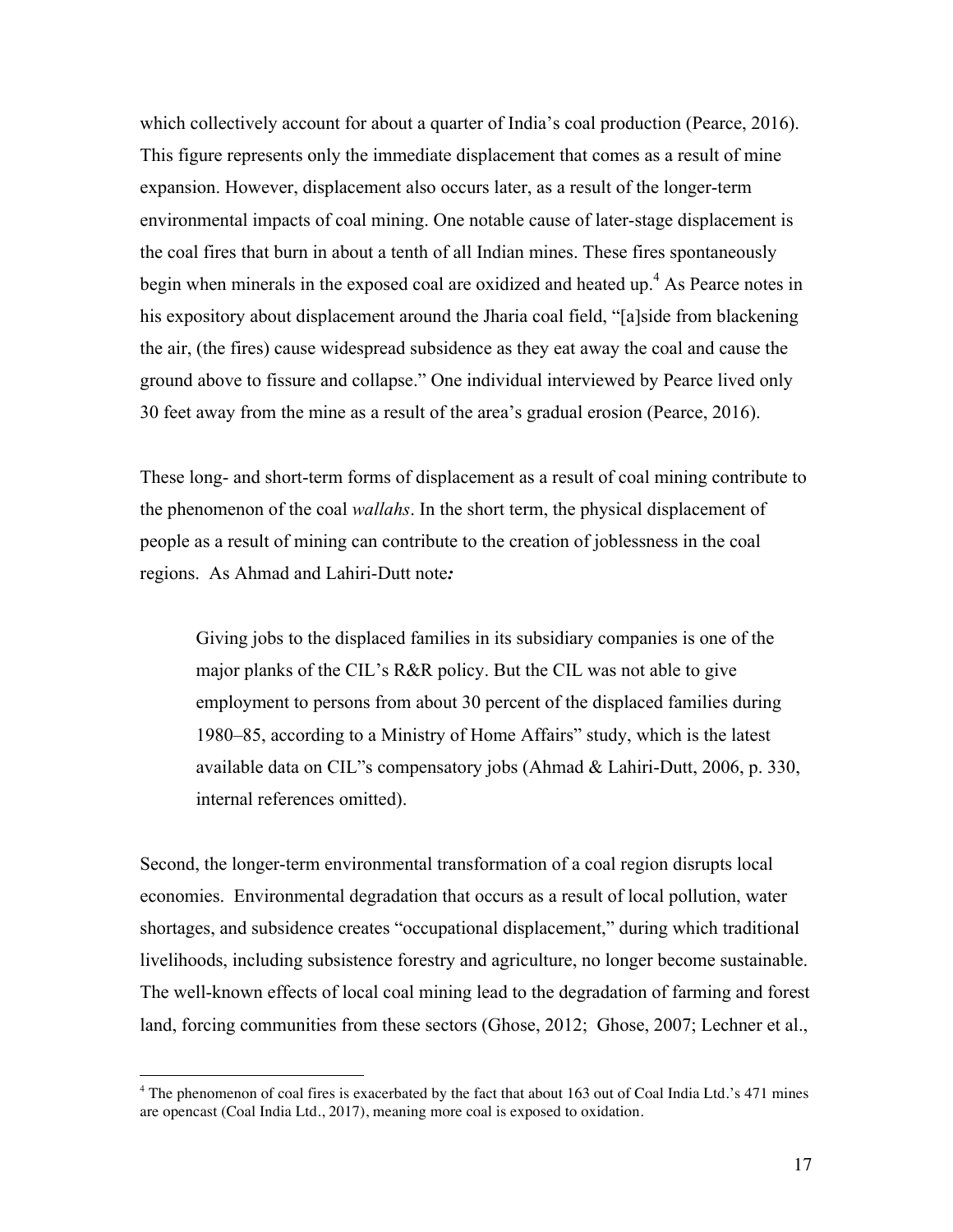2016; Tiakaba, 2016). As Nigel Singh (2013) notes, "[i]Increasing demands on a water table ravaged by the coal industry, together with population increase, have left (farmers") fields insufficiently watered to bear them a living". Both of these pressures create an idle and willing workforce in proximity to India's coal mines.

As a result of being displaced from the agricultural and forestry sectors, these individuals are compelled to take up illegal coal mining. A particular irony is that the conditions for these communities" occupational and social dislocation are also the conditions which make coal pilfering and theft possible. The use of open-cast mining in India, which makes up over 30% of all of Coal India Ltd.'s mining operations (Coal India Ltd., 2017), increases the risk of local pollution and destructive coal fires, but also makes illegal mining more accessible (though still very dangerous) compared to underground and incline mines (Lahiri-Dutt, 2014).

Like the phenomenon of organized coal crime, the coal cycle *wallahs* highlight yet another social entanglement that exists in the coal sector, but beyond the scope of our traditional analyses. Centered around the physical and material life of coal in the mining regions of India, this practice of illegal mining and distribution highlights key human, environmental, and economic security issues that are overlooked in traditional analyses of the coal sector.

## **Thinking materially: implications for transitions research**

The notion of carbon lock-in refers to the tendency of carbon-intensive techno-social systems to persist over time, while subsequently locking-out lower-carbon alternatives (Erickson et al., 2015). In Unruh's and others" framing, carbon-energy systems become locked-in in three mutually-reinforcing ways: through technological lock-in, behavioral lock-in, and institutional lock-in (Seto et al., 2016). Technological lock-in refers to a lock-in assured by the technologies and infrastructure that indirectly or directly emit CO2 and shape the energy supply. Institutional lock-in arises through particular governance,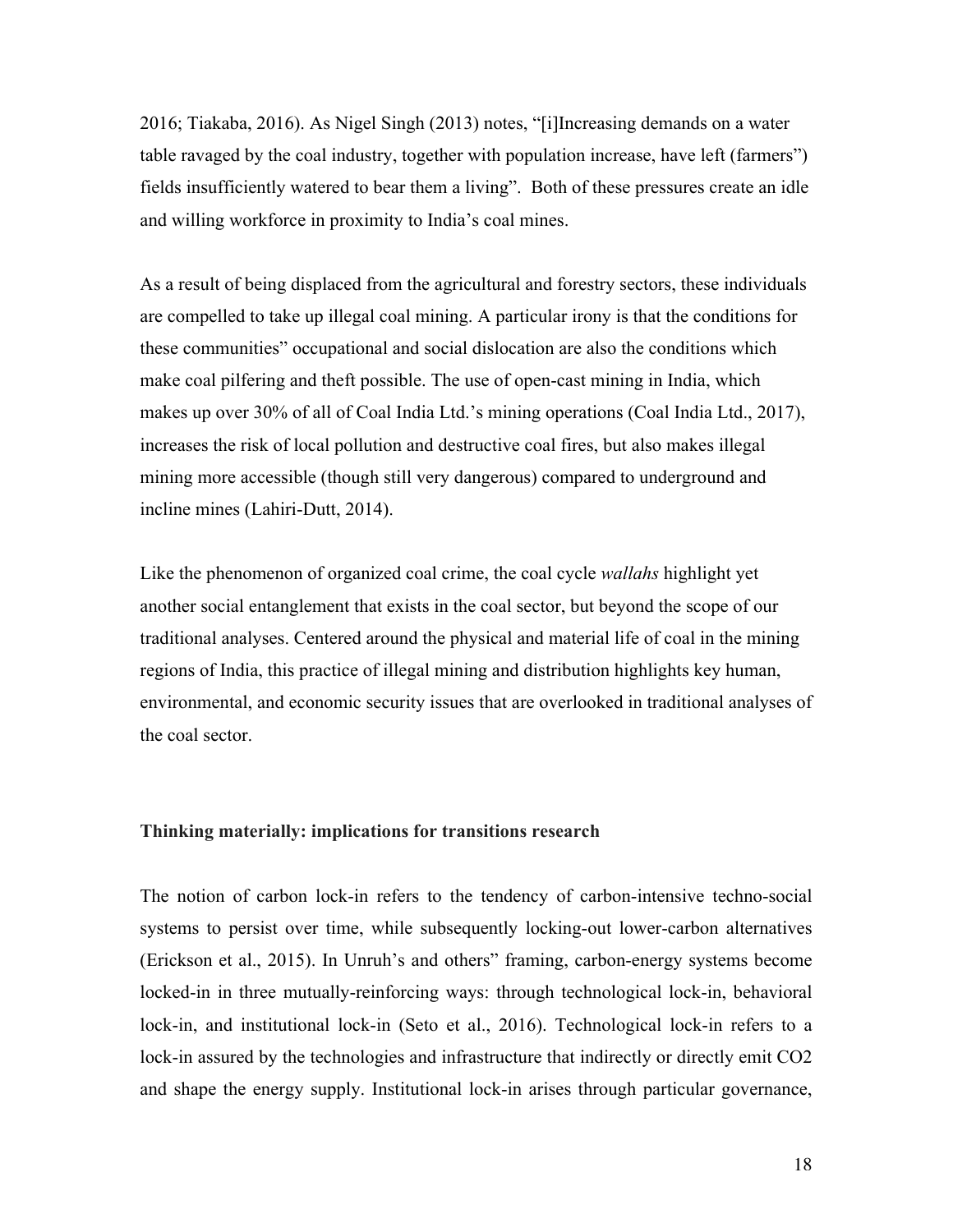institutions, and decision-making forms that affect energy-related production and consumption and shape energy supply and demand. Finally, behavioral lock-in is related to behaviors, habits, and norms associated with the demand for energy-related goods and services (Seto et al., 2016, p. 427). Each framing offers a multi-tiered analysis of how systems become entrenched. Indeed, the number of identified lock-ins is not small.

In terms of materiality, the lock-in literature does recognize a few different ways that materials produce wider social systems. Some studies have examined how certain building materials, either through their cost or the durability, influence the lifetimes of carbon-intensive systems (Ramesh, Prakash, & Shukla, 2010). Likewise, it is possible to connect how certain behavioral and cultural norms like hygiene, modernity, and convenience (in addition to increased household access to energy) create, and are reinforced by, the development of material technologies like the refrigerator (Miller, 1998; Seto et al., 2016). Materials thus play influential roles in both establishing the economic costs of transitioning to new sustainable systems in addition to demonstrating how lifestyle choices (and expectations) contribute to the persistence of carbon-intensive societies. Overall though, there remains a gap in the transitions literature on how the energy material itself entangles technological, behavioral, and institutional lock-ins.

The case of India's coal sector demonstrates that the material substance of the thing helps determine the nature of specific carbon lock-ins. The fact that the materiality of coal comprises an important node in the lock-in of India's overall energy system adds some complexity to conventional understandings of energy transitions. Take for instance, the problem of "escaping" carbon lock-in. Gregory Unruh's conditions for escaping carbon lock-in are limited to exogenous technological shocks and/or social/institutional change caused by the costs of climate change (Unruh, 2002). Neither fully captures the complexity of security entanglements. To be sure, both conditions may undermine the carbon energy system in India but neither of these can account for the resilience of Indian coal and its contribution to the reproduction of labor, criminality, and political power, which offer powerful disincentives to change. While the market for coal is likely to diminish eventually, a significant rift in the social and economic fabric will take some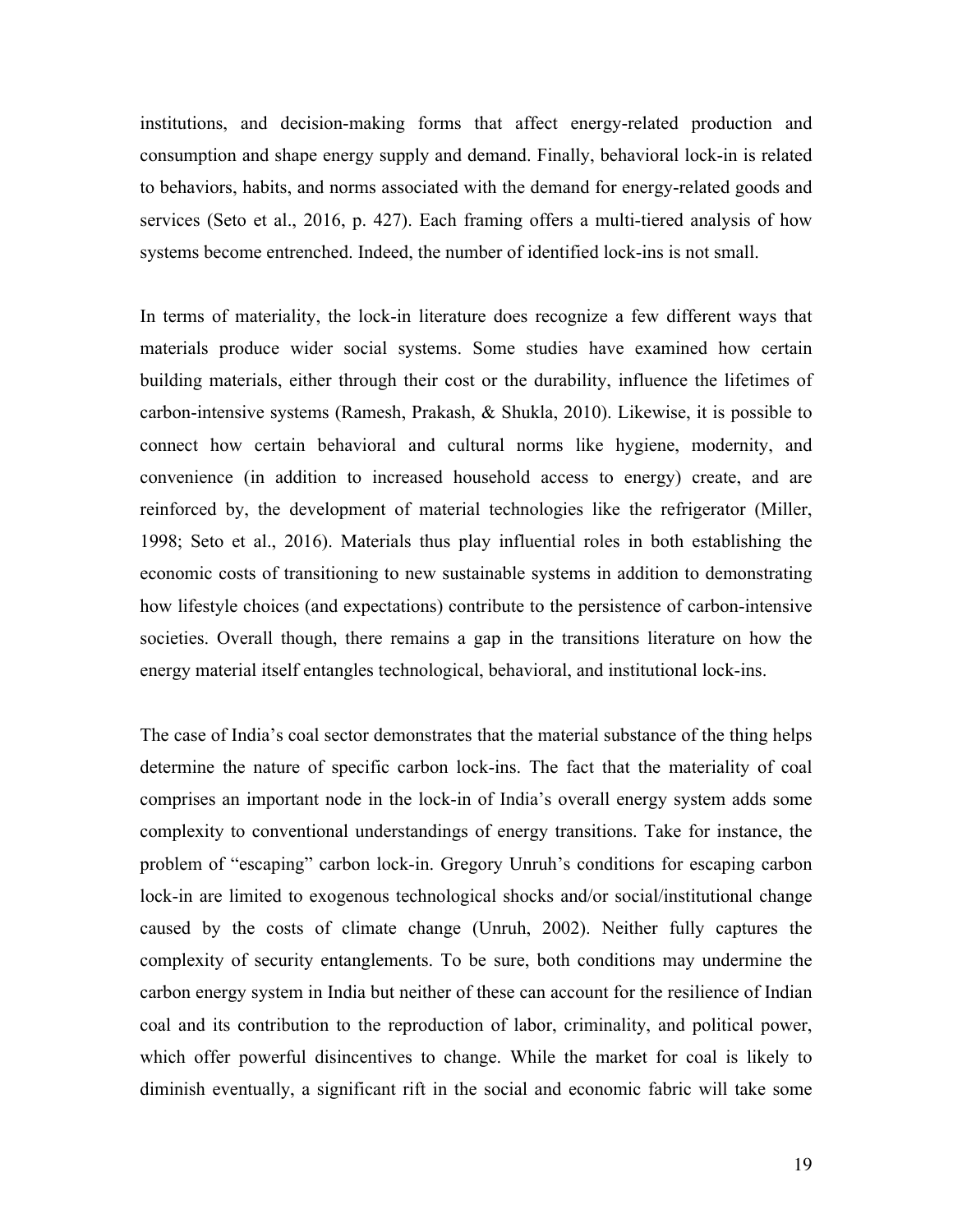time. Indeed, as the case highlights, the speed and scope of change are directly impacted by the complex connections between ideational views of development in India that are wedded to utilizing seemingly vast stores of carbon, and the material sources—namely coal—that contribute to powerful social lock-ins such as employment, influential governance institutions/mechanisms, and criminal networks. This suggests that carbon lock-in is more convincingly characterized by heterogeneous systemic interactions that cannot be easily segmented.

In a sense, our argument follows Heather Lovell's conception of "heterogeneous networks" as a way to account for the full complexity of energy transitions (Lovell, 2014). For Lovell, heterogeneous networks are dynamic and fragile sociotechnical networks comprising a mix of humans and nonhumans (objects, technologies, etc). They extend the subject of research *beyond* individuals, organizations, and institutions to include the material substance of economies and societies. Drawing heavily from Science and Technology Studies (STS) and actor-network theory (ANT), Lovell takes into account how both human and non-human actants construct markets and economies. In her 2014 book, *The Making of Low Carbon Economies*, Lovell examines how carbon markets are heterogeneous networks comprised of new and existing technologies, things, expertise, and ways of doing. They also are reliant on things - pipes, wires, buildings, institutions – that were in place before climate change became a problem, and which contribute to locking-in existing unsustainable infrastructure (Lovell, 2014). For Lovell, people, things, and practices hold markets and economies together. As a result, heterogeneous networks are inherently fragile, and constant work is needed to maintain the illusion of stability. While examining the social life of materials leaves policymakers and scholars with an even more complex picture of lock-in, it also offers the possibility for new, creative innovative pathways that would otherwise be absent or deemed irrelevant.

Thinking "materially" does not undermine existing work on carbon lock-in, but it does offer a corrective to it. It adds nuance to the framework, demonstrating the depth, complexity and distributed nature of coal lock-ins. Beginning our analysis from the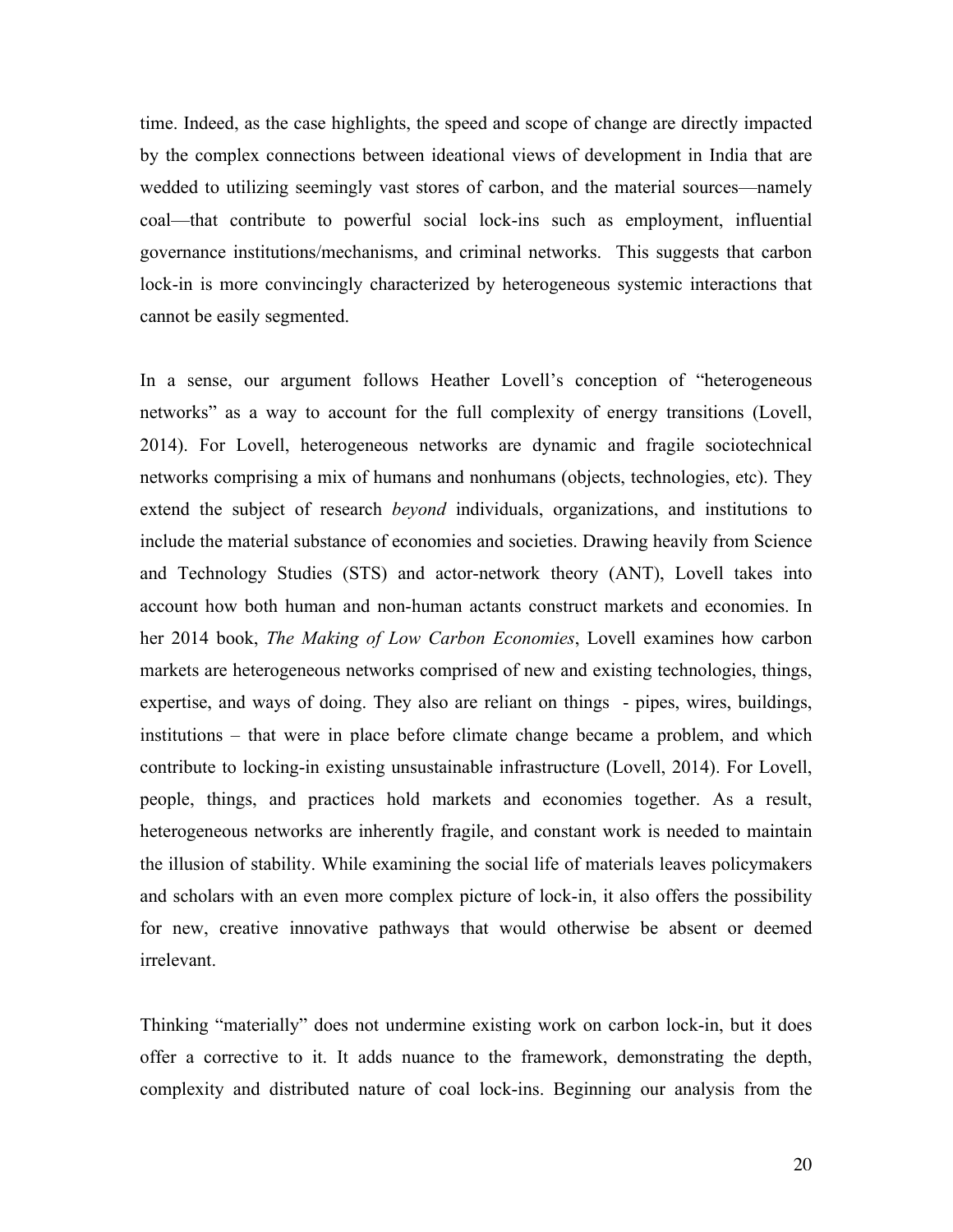bottom up, starting with the material substance of coal, captures a new set of actants influencing the construction of the sociotechnical system. It helps reflect the diversity of the Indian power sector, which comprises various groups, institutions, ideas, discourses, and materials. Adding materiality to the analysis of carbon lock-in produces a "heterogeneous" framing of this theory and acknowledges the complex interactions and relationality between diversified social actors (cycle *wallahs*, organized crime, politicians, etc) in addition to the phenomenological role of carbon fuel (in this instance, coal) and carbon technology as a physical thing. It also shifts the focus away from the modernist tendencies of traditional carbon lock-in studies, which sees post-carbon transitions primarily as an issue for *homo economicus*. In this view, the human actor (and the societies in which she exists) is beholden to a rational calculation of costs and benefits, incentives and disincentives. According to this logic, the human creature *behaves* but does not *act*. Amartya Sen famously wrote that, "purely economic man is indeed close to being a social moron. Economic theory has been much preoccupied with this rational fool decked in the glory of his one all-purpose preference ordering" (Sen, 1977, p. 336). In contrast, we have found that the human actor is entangled at multiple scales and points with complex energy forces in ways that force an appreciation of alternative points of analysis that contrast with reductive economic rationality. This, because, as Bruce Braun and Sarah Whatmore write, it is "perhaps no longer possible to imagine either the human as a living being or the collectivities in which we live apart from the more-than-human company that is now so self-evidently integral to what it means to be human and from which collectivities are made" (Braun & Whatmore, 2010, p. xvii).

At face value, security scholars would not be expected to contribute much insight into sustainable energy systems in India. However, when looking at the specific characteristics of coal crime in the country and its role in locking-in an environmentally unsustainable system, it becomes apparent how energy transitions entangle social and material phenomena in security relationships. The relationships between coal and crime, between environmental and human security, demonstrate the forms of resilience and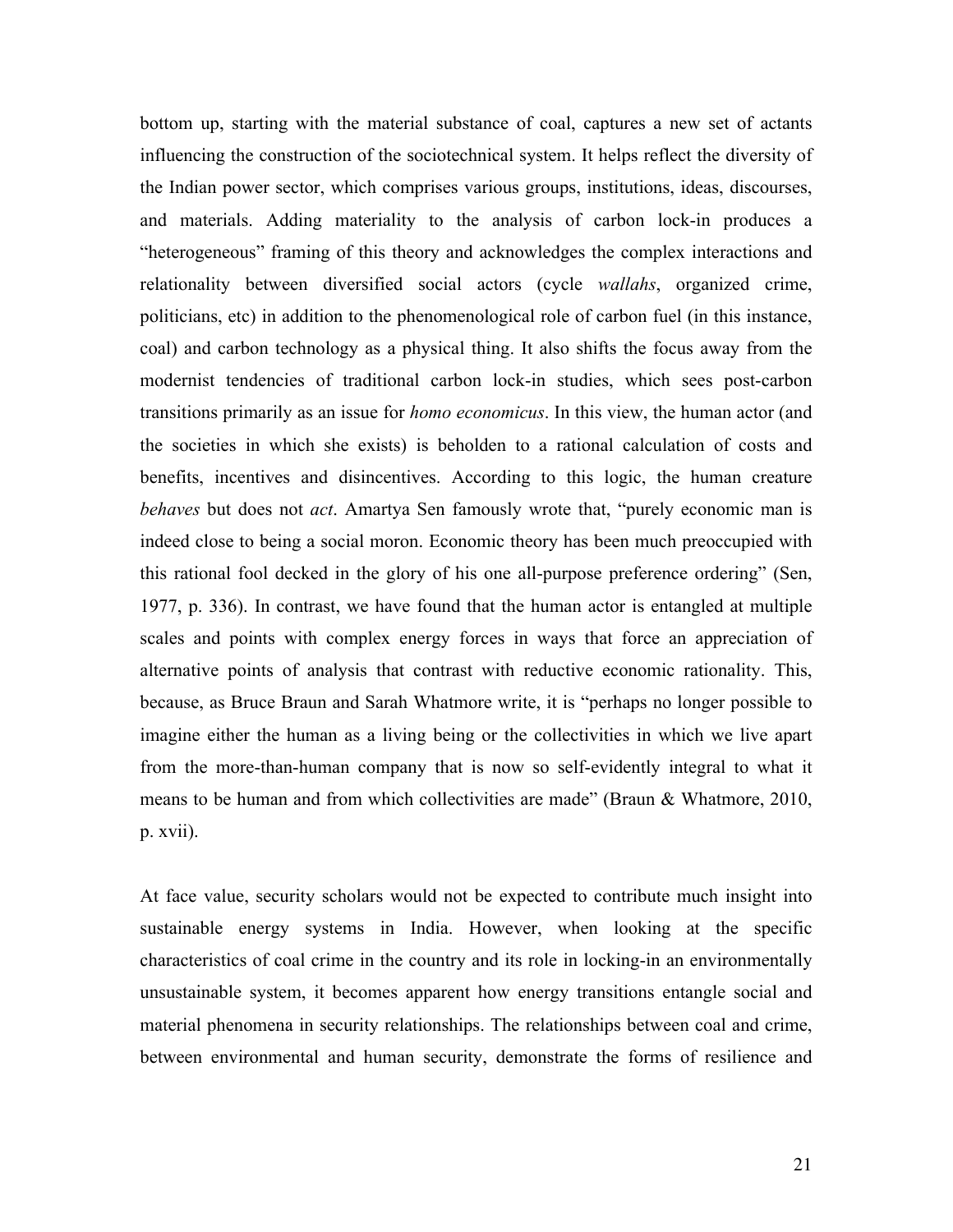resistance to change currently embedded within Indian social life and its physical geography.

The case of India helps modify conventional lock-in analyses by demonstrating the various nodes of social, political, ideational, and material entities making up the complex system of energy. Our study emphasizes the interplay between governance nodes (both inside and outside the purview of the state), entrenched ideas about development pathways out of poverty, and finally, the material things that can be exploited for national gain. We thus encourage future studies of energy systems transitions to include new actants and extend the subject of research beyond individuals, markets and economies and include their technologies, gadgets, material sites of production and consumption and so on(Lovell, 2014, p. 15). Introducing a focus on materiality into the study of carbon lock-in compels us to open up the "black box" of technology, and examine the conditioning effects that materials and things have on social development. For example, current approaches to carbon lock-in treat energy infrastructure as a barrier to change on financial grounds: having invested significant sums of money into generation stations and power lines, actors face powerful disincentives to abandon these investments. Ultimately, the treatment of objects and things in conventional carbon lock-in approaches falls on an economic logic of incentives and disincentives to economic agents. This obfuscates the power and resilience of the material-social infrastructure built by, and for, carbon.

# **Conclusion**

The separation between material and social worlds continues to dissolve. As authors like Timothy Mitchell (2011) have made clear, fossil fuels quite literally structure and shape the social lives of humans. It is increasingly acknowledged that our world is an entanglement of social, technical and nonhuman forces. The Anthropocene brings this into stark relief, demonstrating the monumental changes to the Earth system caused by human action. Consequently our traditional ideas and practices of security are now coping with the implications of new, decentered human subjects, existing in-relation with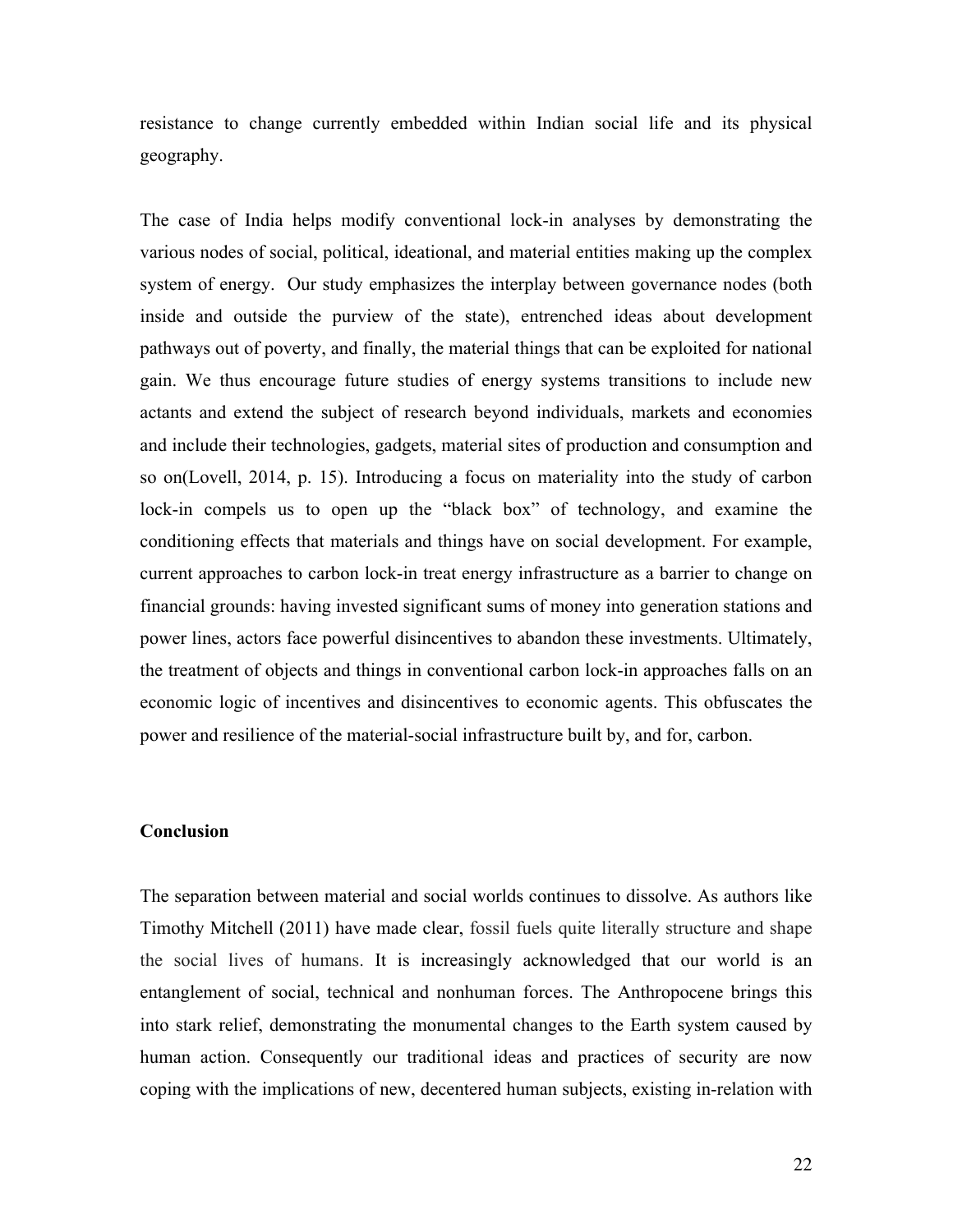a multitude of worldly forces. In this article we have followed the call from political philosopher Jane Bennett (2009) to take serious the "vitality" and "liveliness" of nonhuman bodies. In this respect, Bennett means the capacity of things "to not only impede or block the will and designs of humans, but to also act as quasi agents or forces with trajectories, propensities, or tendencies of their own" (Bennett, 2009, viii). This compels scholars and policymakers to reconsider agency and causation.

Our study has argued that coal has manifested itself as a key social force existing across multiple facets of Indian society. We have examined how energy transitions and, more specifically, the concept of carbon lock-in are refigured by tracing the liveliness of coal rock in India – its material composition and its encounters with various bodies, technologies, and political institutions. In the context of our study, energy transitions do not occur solely through the development and imposition of external forces (like say technological advancements) onto society, but are themselves part of socio-technical worlds. Humans create, receive and participate in the shape of energy transitions yet agency and outcomes also arise from nonhuman materials like coal. Coal in India causes and conditions the particular forms of lock-in and path dependency. In other words, it has a "thing-power" to make connections and form networks of relations that have varying degrees of stability (Bennett, 2004, p. 354). It entrenches political practices – from informal economies and industries to rent-seeking politics – which comprise a vast "coal constituency" that is directly and indirectly invested in the life of coal.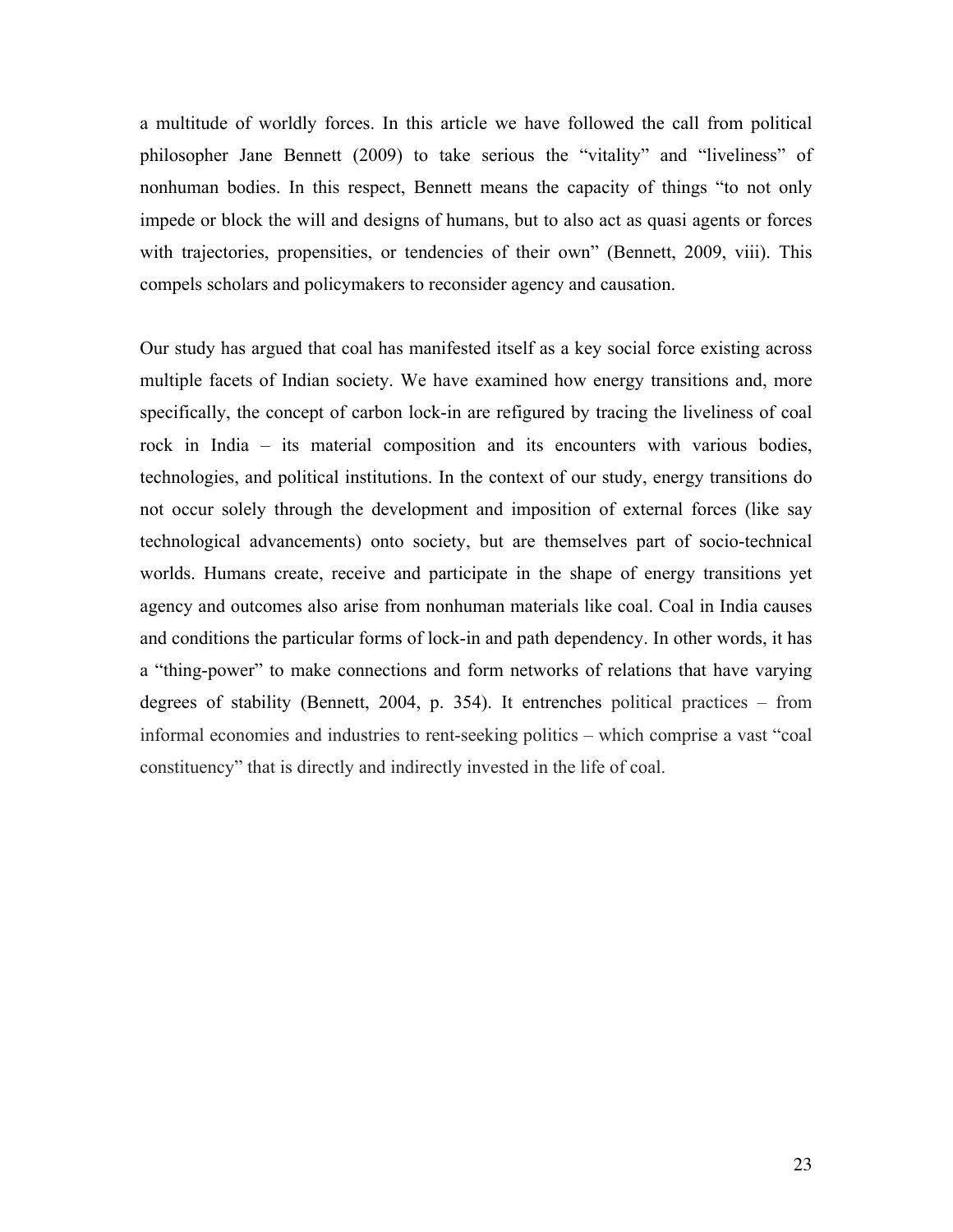# Appendix 1

| Interviewee Number         | <b>Interviewee Sector Affiliation</b>         |
|----------------------------|-----------------------------------------------|
| 1                          | Think Tank Analyst                            |
|                            | Phone interview,                              |
| $\overline{2}$             | Journalist; Environmental Specialist          |
| $\overline{3}$             | Government Official                           |
| $\overline{4}$             | Private Sector Official (Energy)              |
| 5                          | Private Sector Official (Energy)              |
| 6                          | Private Sector Official (Business Analyst)    |
| $\overline{7}$             | Private Sector Official (Energy)              |
| 8                          | Private Sector Official (Energy)              |
| 9                          | NGO Official                                  |
| 10                         | Private Sector Official (Energy)              |
| 11                         | Government Official                           |
| 12                         | Government Official                           |
| 13                         | Government Official                           |
| 14                         | NGO Official                                  |
| 15                         | Government Official                           |
| 16                         | NGO Official                                  |
| 17                         | NGO Official                                  |
| 18                         | Think Tank Analyst                            |
| 19                         | Private Sector Official (Energy)              |
| 20                         | Private Sector Official (Energy)              |
| ** Interviews by sector:   |                                               |
| Media: 1<br>Think Tanks: 2 | NGOs: 4<br>Government: 5<br>Private Sector: 8 |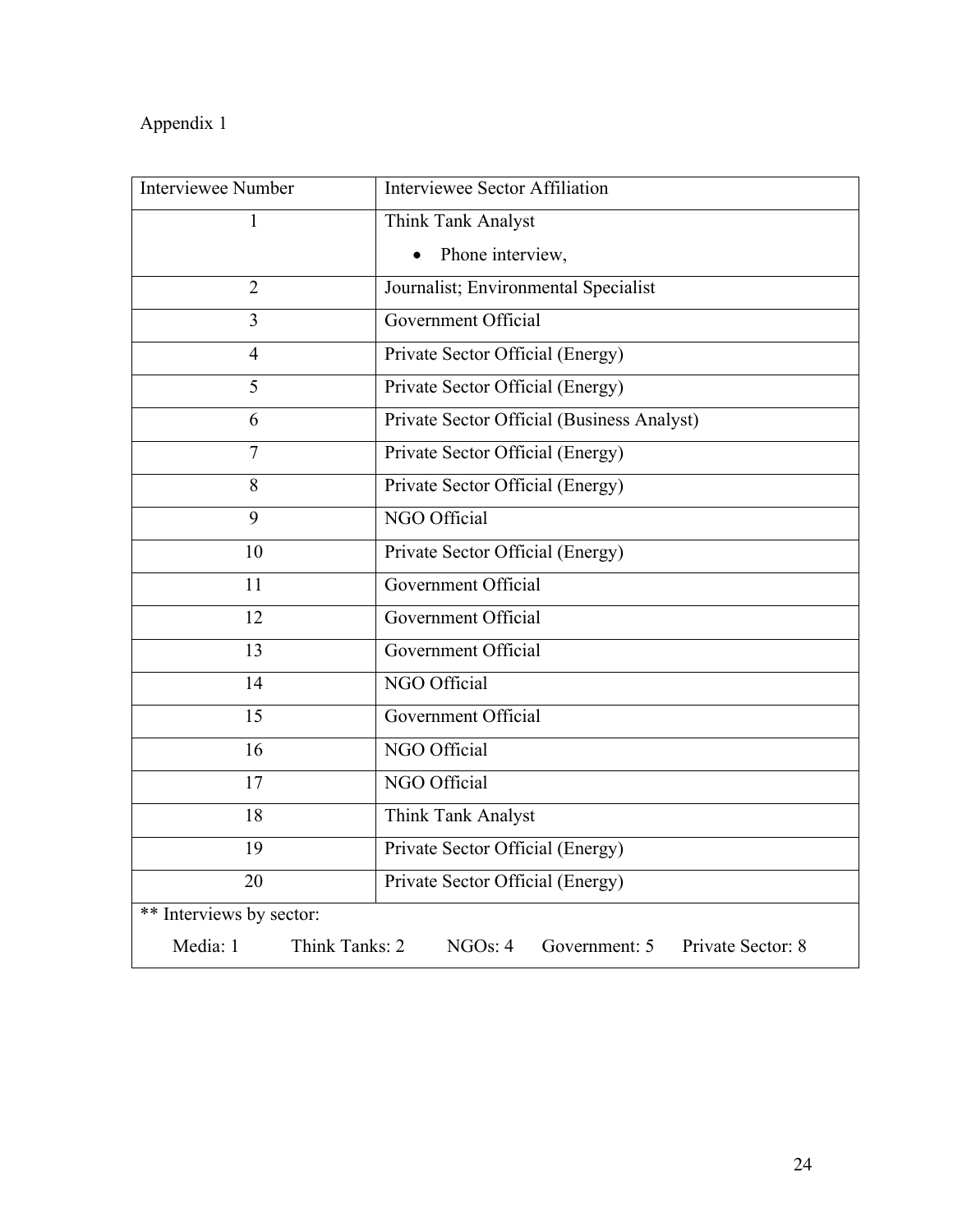#### **References**

- Ahmad, N. (2014). Colonial Legislation in Postcolonial Times. In K. Lahiri-Dutt (Ed.), *The Coal Nation: Histories, Ecologies, and Politics of Coal in India* (pp. 257–275). Surrey, England: Ashgate.
- Ahmad, N., & Lahiri-Dutt, K. (2006). Engendering Mining Communities: Examining the Missing Gender Concerns in Coal Mining Displacement and Rehabilitation in India. *Gender, Technology, and Development*, *10*(3), 313–339.
- Ahn, S.-J., & Graczyk, D. (2012). *Understanding Energy Challenges in India: Policies, Players and Issues*. Paris: IEA. Retrieved from http://www.oecdilibrary.org/docserver/download/6115311e.pdf?expires=1493147346&id=id&accna me=ocid177151&checksum=60972247FB236BA8B79E5B6FDF9E7CAC
- Bennett, J. (2004). The Force of Things: Steps toward an Ecology of Matter. *Political Theory*, *32*(2), 347–372.
- Bennett, J. (2009). *Vibrant Matter: A political ecology of things*. Durham, N.C.: Duke University Press.
- BP. (2016). *BP Statistical Review of World Energy*. London: BP. Retrieved from https://www.bp.com/content/dam/bp/pdf/energy-economics/statistical-review-2016/bp-statistical-review-of-world-energy-2016-full-report.pdf
- Braun, B., & Whatmore, S. (2010). The Stuff of Politics: An Introduction. In B. Braun  $\&$ S. Whatmore (Eds.), *Political Matter: Technoscience, Democracy, and Public Life* (pp. x–xxxix). Minneapolis, MN: University of Minnesota Press.
- Clark, N., & Yusoff, K. (2014). Combustion and Society: A Fire-Centred History of Energy Use. *Theory, Culture & Society*, *31*(5), 203–226.
- Coady, D., Parry, I., Sears, L., & Shang, B. (2015). *IMF Working Paper: How Large Are Global Energy Subsidies?* (No. WP/15/105).Washington DC.: IMF. Retrieved from http://www.imf.org/external/pubs/ft/survey/so/2015/NEW070215A.htm
- Coal India Ltd. (2017). *Coal India Ltd Company Profile* Retrieved April 24, 2017, from https://www.coalindia.in/career/careerwithus.aspx
- Connolly, W. (2013). *The Fragility of Things*. Durham, NC: Duke University Press.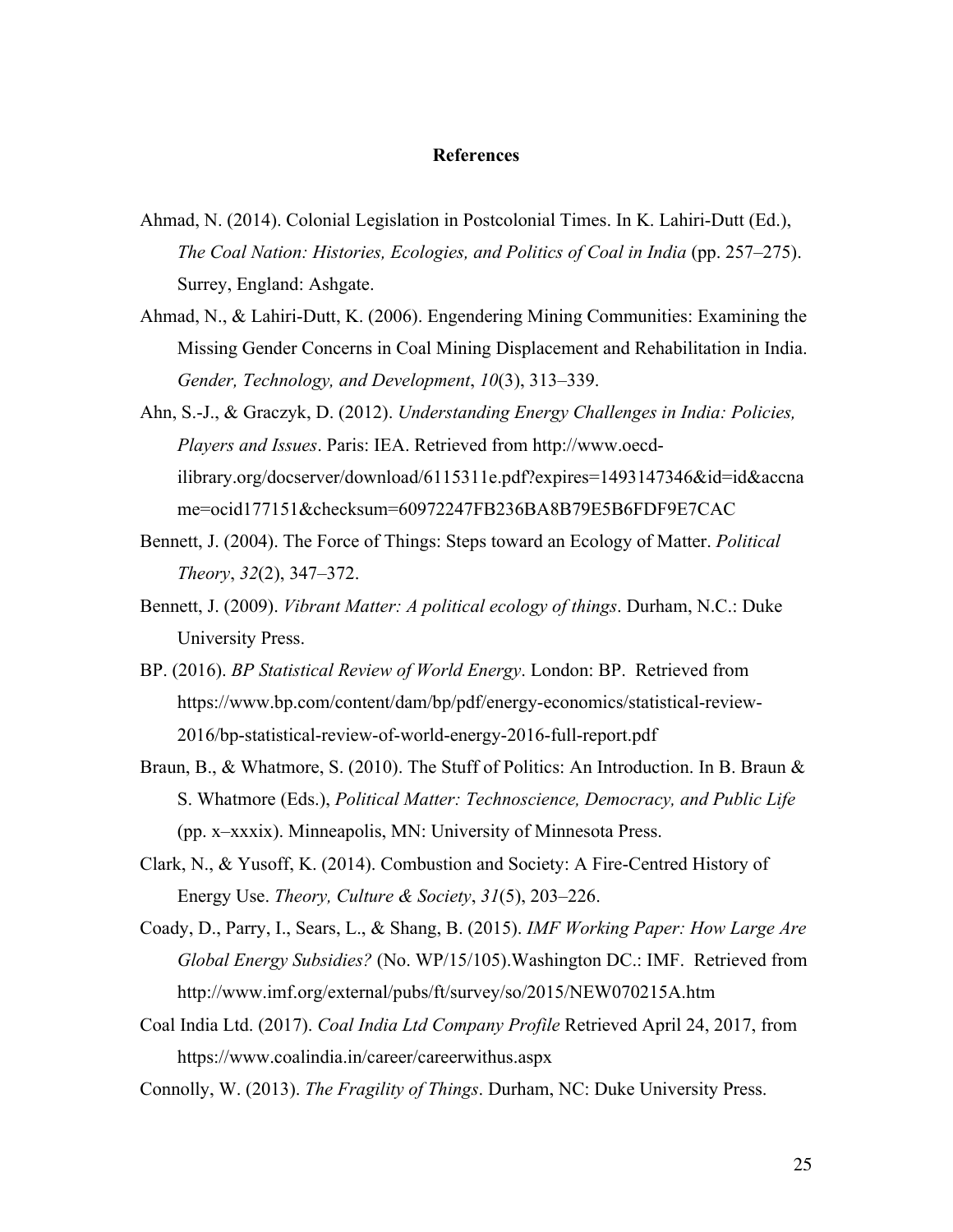- Coole, D. (2013). Agentic Capacities and Capacious Historical Materialism: Thinking with the New Materialisms in the Political Sciences. *Millennium - Journal of International Studies*, *41*(3), 451–469.
- Coole, D., & Frost, S. (Eds.). (2010). *New Materialisms: Ontology, Agency, and Politics*. Durham, NC: Duke University Press.
- Das, K. N. (2015, May 31). India douses century-old coal fires as Modi seeks output boost. *Reuters*. Retrieved from http://in.reuters.com/article/india-coal-mines-modiidINKBN0OG01R20150531
- Das, K. N. (2016, January 13). Coal India plans biggest tech overhaul to check rampant theft. *Reuters*. New Delhi. Retrieved from http://www.reuters.com/article/us-indiacoal-idUSKCN0UR01V20160113
- Erickson, P., Kartha, S., Lazarus, M., & Tempest, K. (2015). Assessing Carbon Lock-In. *Environmental Research Letters*, *10*. https://doi.org/10.1088/1748- 9326/10/8/084023
- Fox, N. J., & Alldred, P. (2014). New materialist social inquiry: designs, methods, and the research-assemblage. *International Journal of Social Research Methodology*, *18*(4), 399–414.
- Ghose, M. K. (2007). Opencast coal mining in India: Analyzing and addressing the air environmental impacts. *Environmental Quality Management*, *16*(3), 71–87.
- Ghose, M. K. (2012). Sustainable Technologies for Energy Management to Meet the Coal Demand in the Indian Context. *Energy Sources, Part B*, *7*, 213–221.
- ICC. (2012). *The Indian coal sector: Challenges and future outlook*. Kolkata: ICC. Retrieved from https://www.pwc.in/assets/pdfs/industries/power-mining/icc-coalreport.pdf
- IEA. (2015). *India Energy Outlook*. Paris: IEA. Retrieved from https://www.iea.org/publications/freepublications/publication/IndiaEnergyOutlook\_ WEO2015.pdf
- Jena, M. (2014, October 7). Coal likely to remain India"s energy focus as country battles for jobs. *Thomson Reuters Foundation*. Retrieved from http://news.trust.org//item/20141007135757-bi2zg

Johnson, K. (2015). Green gamble: can India avoid repeating China"s dirty-energy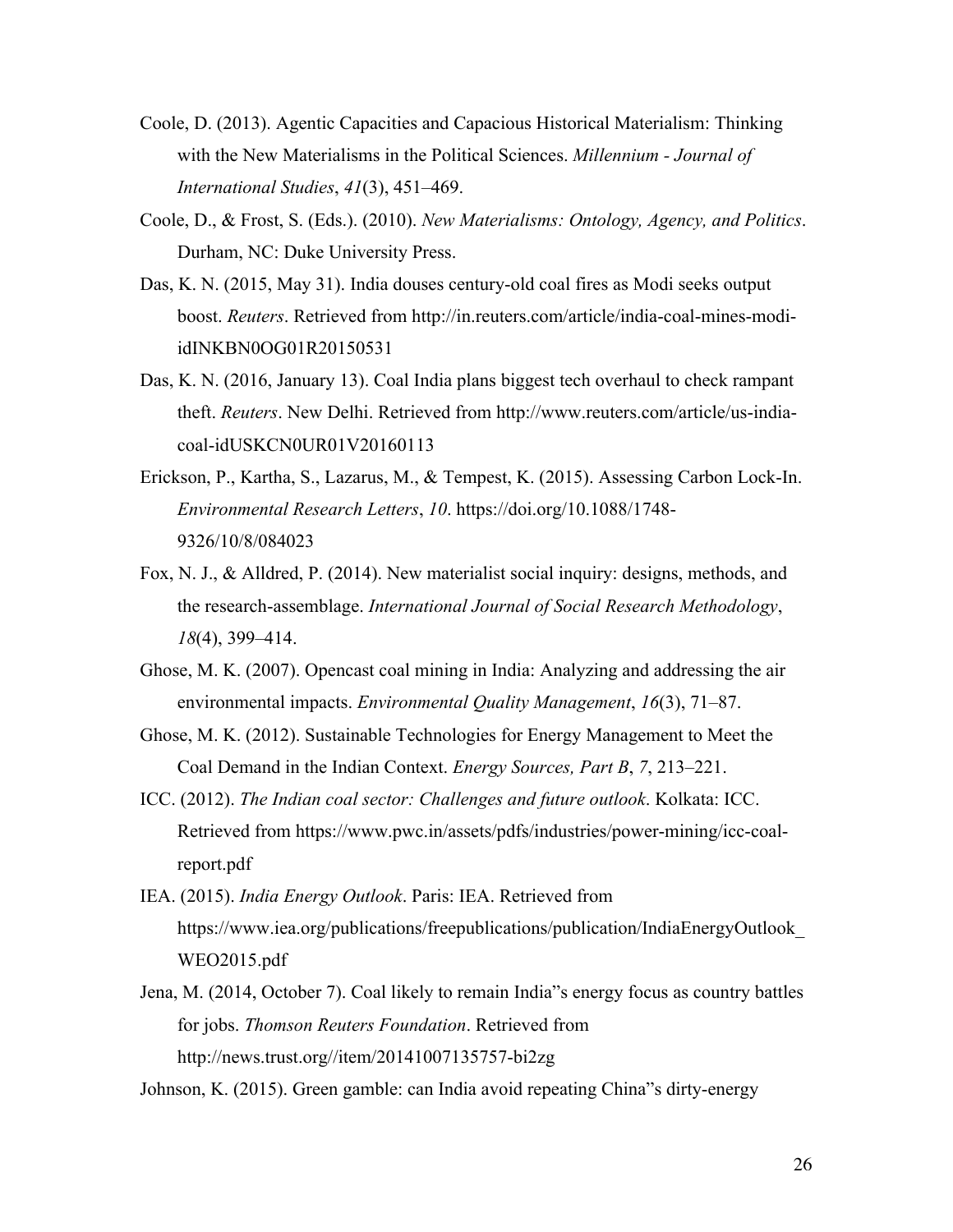mistakes? *Foreign Policy*, *Nov*-*Dec.* Vol 215, Pg 94-97

- Lahiri-Dutt, K. (2014). Between Legitimacy and Illegality: Informal Coal Mining at the Limits of Justice. In K. Lahiri-Dutt (Ed.), *The Coal Nation: Histories, Ecologies, and Politics of Coal in India* (pp. 39–62). Surrey, England: Ashgate.
- Lahiri-Dutt, K. (2016). The diverse worlds of coal in India: Energising the nation, energising livelihoods. *Energy Policy*, *99*, 203–213.
- Lahiri-Dutt, K., & Williams, D. J. (2005). The coal cycle: Small-scale illegal coal supply in eastern India. *Resources, Energy, and Development*, *2*(2), 93–105.
- Lechner, A. M., Baumgartl, T., Matthew, P., & Glenn, V. (2016). The Impact of Underground Longwall Mining on Prime Agricultural Land: A Review and Research Agenda. *Land Degradation & Development*, *27*(6), 1650–1663.
- Lovell, H. (2014). *The Making of Low Carbon Economies*. Milton Park: Routledge.
- Mehdudia, S. (2011, December 19). CIL to install GPD to check coal pilferage. *The Hindu*. Retrieved from http://www.thehindu.com/business/Industry/cil-to-installgps-to-check-coal-pilferage/article2729258.ece
- Miller, D. (1998). *Material Cultures: Why Some Things Matter*. Chicago: University of Chicago Press.
- Ministry of Coal. (2014a). *Coal Reserves*. Kolkata: Ministry of Coal, Retrieved November 23, 2016, from http://coal.nic.in/content/coal-reserves
- Ministry of Coal. (2014b). *Provisional Coal Statistics 2013-2014*. Kolkata: Ministry of Coal, Retrieved from http://www.coal.nic.in/sites/upload\_files/coal/files/coalupload/provisional1314\_0.pd f
- Ministry of Coal. (2016a). *Annual Report 2015-16*. *Chapter 7: Coal Distribution and Marketing* New Delhi: Ministry of Coal. Retrieved from http://coal.nic.in/sites/upload\_files/coal/files/coalupload/chap7AnnualReport1516en. pdf
- Ministry of Coal. (2016b). *Provisional Coal Statistics 2015-16*. Kolkata. Coal Controller"s Organisation, Ministry of Coal. Retrieved from http://www.coalcontroller.gov.in/writereaddata/files/Provisional Coal Statistics 2015-16.pdf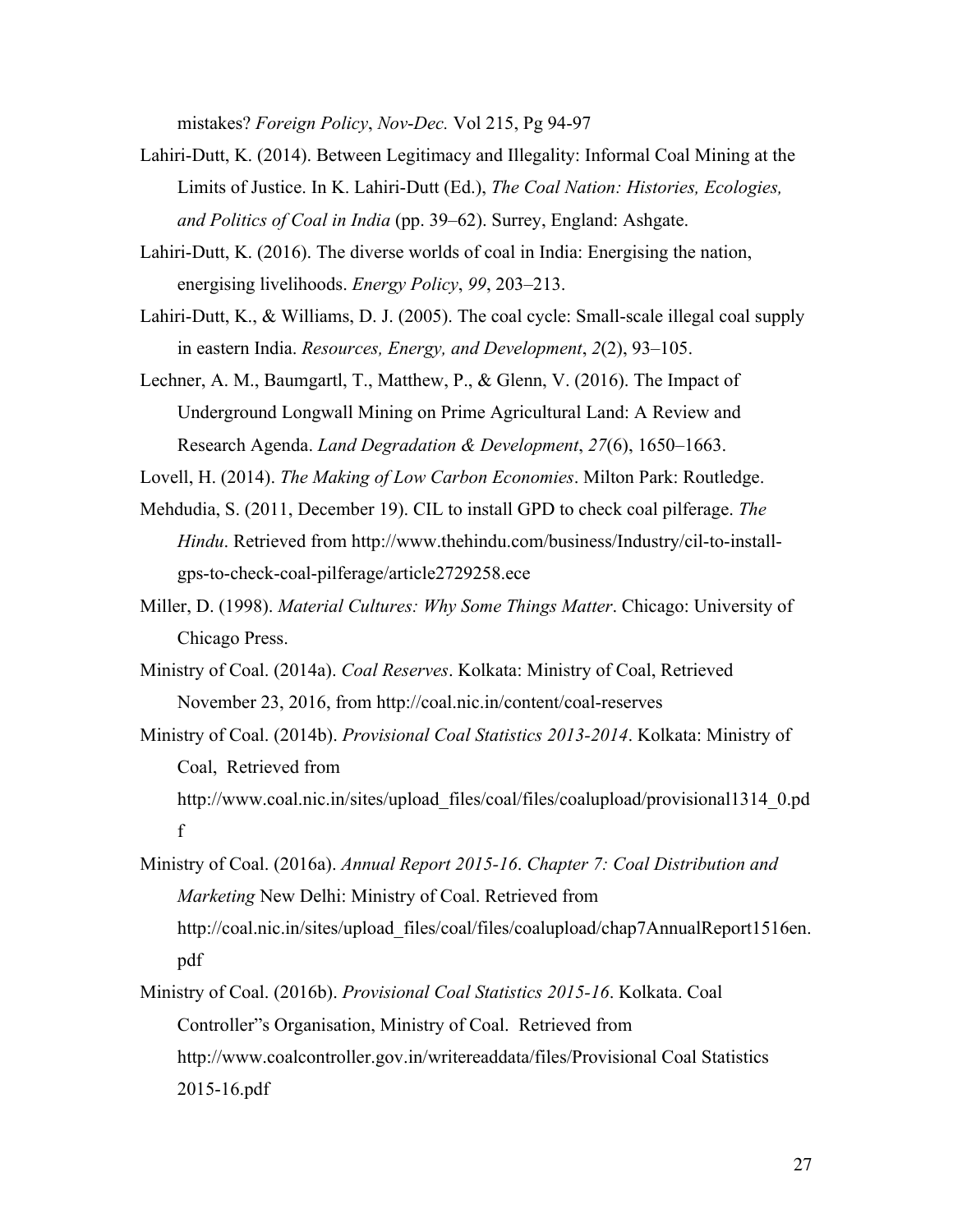- Ministry of Coal. (2016c). *Annual Report 2015-16. Chapter 15: Vigilance*. New Delhi: Ministry of Coal. Retrieved from http://coal.nic.in/sites/upload\_files/coal/files/coalupload/chap15AnnualReport1516e n.pdf
- Mitchell, T. (2011). *Carbon Democracy: Political Power in the Age of Oil*. London: Verso.
- Morton, T. (2013). *Hyperobjects: Philosophy and Ecology at the End of the World*. Minneapolis, MN: University of Minnesota Press.
- Pearce, F. (2016, March 15). The Human Cost of India"s Push to Produce More Coal. *Yale Environement 360*. Retrieved April 24, 2017, from http://e360.yale.edu/features/on\_burning\_ground\_human\_cost\_indias\_push\_produce \_more\_coal
- Ramesh, T., Prakash, R., & Shukla, K. K. (2010). Life cycle energy analysis of buildings: an overview. *Energy Build*, *42*(10), 1592–1600.
- Salter, M. (Ed.). (2015). *Making Things International Vol. 1: Circuits and Motion*. Minneapolis, MN: University of Minnesota Press.
- Saraf, S. (2015, May 27). India coal: transport bottlenecks as demand is expected to rise. *S&P Global Platts*. Retrieved April 24, 2017, from http://www.platts.com/newsfeature/2015/coal/india-coal-transport/index
- Sen, A. (1977). Rational Fools: A Critique of the Behavioural Foundations of Economic Theory. *Philosophy and Public Affairs*, *6*(4), 317–344.
- Seto, K. C., Davis, S. J., Mitchell, R. B., Stokes, E. C., Unruh, G., & Urge-Vorsatz, D. (2016). Carbon Lock-In: Types, Causes, and Policy Implications. *The Annual Review of Environment and Resources*, *41*, 425–452.
- Sheller, M. (2014). Global Energy Cultures of Speed and Lightness: Materials, Mobilities and Transnational Power. *Theory, Culture & Society*, *31*(5), 127–154.
- Singh, N. (2013, September 6). India"s coal cycle wallahs: "People have no alternative but to steal from mines." *The Guardian*. Retrieved from https://www.theguardian.com/global-development/2013/sep/06/india-coal-cyclewallahs
- Sugden, J. (2013, August 6). Why India Has a "Sand Mafia." *The Wall Street Journal*.